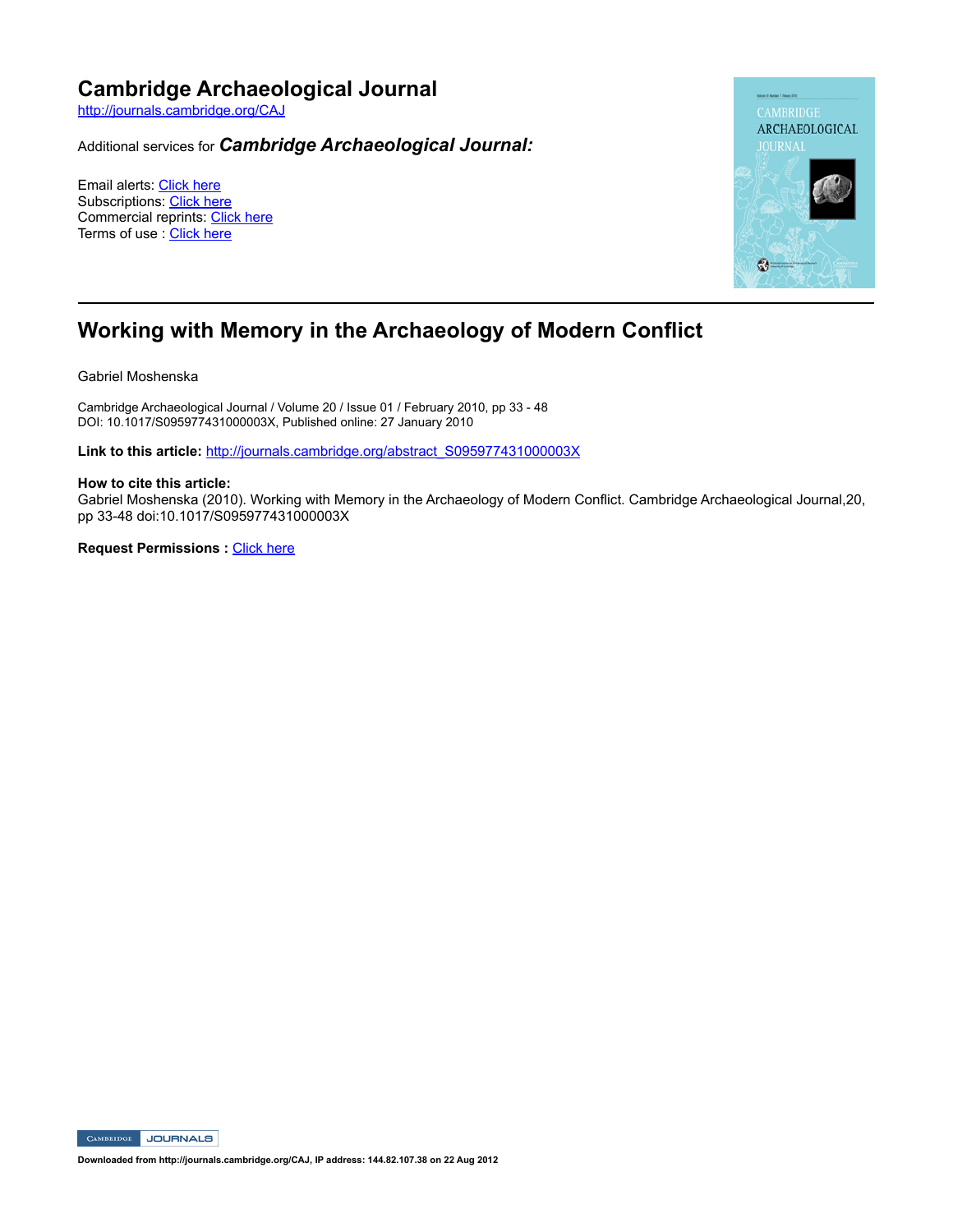# **Working with Memory in the Archaeology of Modern Conflict**

# Gabriel Moshenska

*The aim of this article is to situate archaeological approaches to modern conflicts within a framework of conflict memory and commemoration. A critical appreciation of historical archaeology as a commemorative practice requires a firm grounding in memory theory, specifically the formation and contestation of memory narratives. This article offers a detailed analysis of the relevant theories and demonstrates their applicability in the*  contested archaeology of the Nazi era in Berlin. On the basis of this critique I argue that *archaeological work on contested sites offers a unique and powerful forum for socially engaged interdisciplinary research.*

The development of archaeological approaches to the study of twentieth-century conflicts is a challenging and exciting element of contemporary historical archaeology (McAtackney & Palus 2007; Saitta 2007; Schofield & Cocroft 2007). Many scholars working in this field have noted the value of memory as a concept encompassing war memorials, souvenirs, oral history interviews and commemorative rituals (e.g. Saunders 2004; Schofield 2005; Tarlow 1999). There is also a growing awareness that archaeological work on sites of conflict can have a mnemonic or commemorative function in itself, with commensurate benefits, risks, practicalities and ethical problems (Fraser & Brown 2007; Moshenska 2008; Price 2004). The social and political impact of an archaeological intervention can come as a surprise: Beck *et al.* (2009, 103) anticipated some of the problems involved in studying a protest camp in Nevada, but admit that 'we were not prepared for our research to create its own political milieu'.

One of the deficiencies of modern conflict archaeology as it stands is the paucity of critically engaged studies of memory. There are a very small number of studies that use oral history in a serious and organized fashion (Rodgers *et al.* 1998; Schofield *et al.* 2001) as well as a growing number of anthropological perspectives on war memorials in all their forms (Black 2004). The idea that conflict memory is contested, often violently, is beginning to emerge in modern conflict archaeology, as researchers move into fields such as Spain and

South America where narratives of past conflicts are particularly sensitive political issues (Crossland 2000; 2002; González-Ruibal 2007). There is space and a clear need for a more comprehensive model for memory in modern conflict archaeology, drawing out the connections and underlying power relations between individual memory, small group memory narratives, hegemonic memorialization processes, and the plethora of performances, sites and cultural processes through which they are contested and negotiated.

In this article I attempt to create a framework for memory work in contemporary archaeology based on a critique of memory theory, focusing in particular on memory dynamics and power on and around contested sites. The article has three sections: the first introduces the field of memory studies in general and focuses on the relationship between individual and collective memory, examining historical perspectives as well as considering the role of agency and intersubjectivity in formulating memory narratives. The core of the second section is a critical assessment of a framework for conflict-memory analysis, focusing on the public articulation of memory narratives. Within this model narratives are formed collectively by small groups who use *arenas* of memory articulation such as commemorative events to raise popular awareness of their narratives, while *agencies* of memory articulation are groups that use their power and influence to promote, challenge or suppress different memory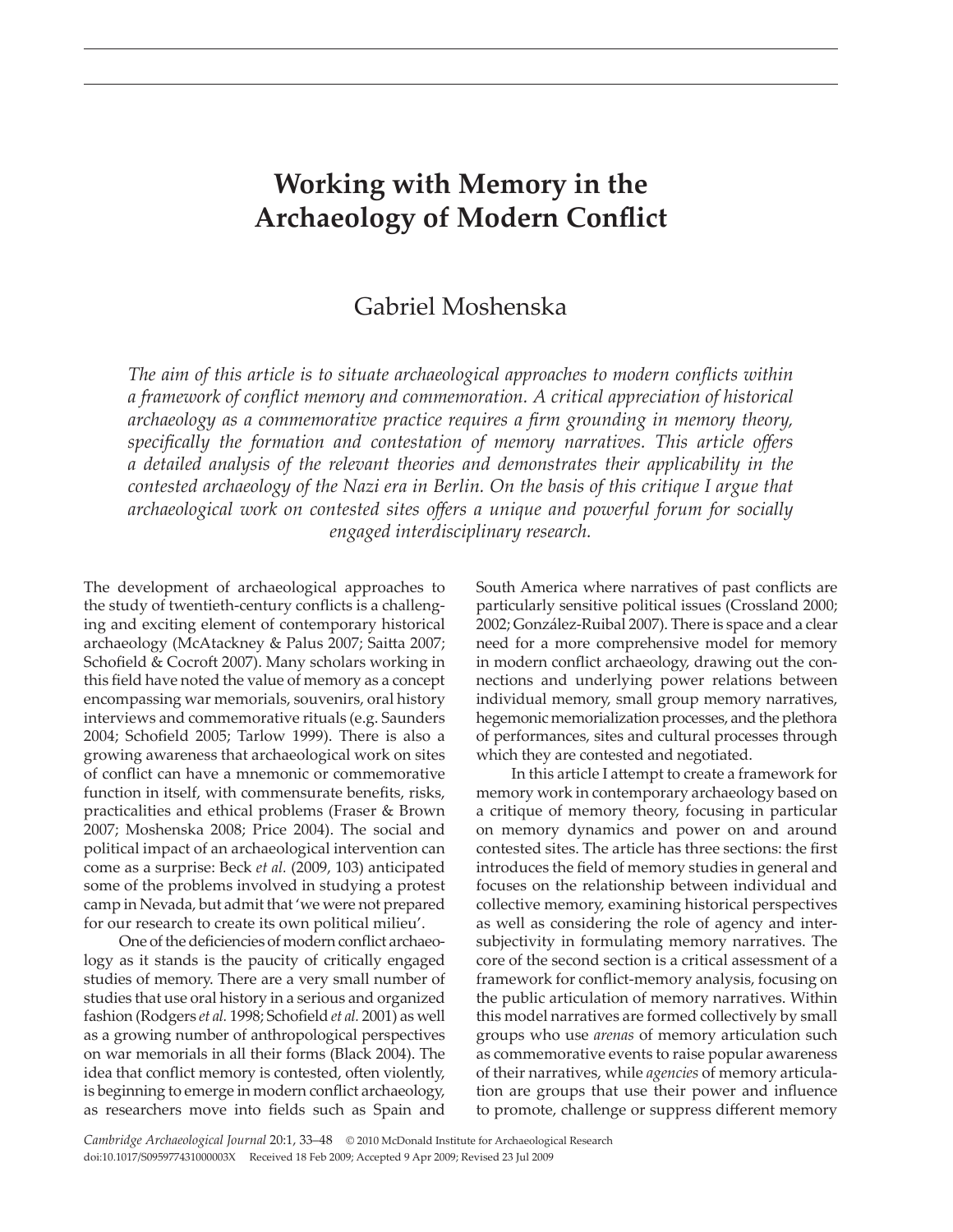narratives. The third section of the article integrates archaeological practices into this framework of memory articulation and analysis. This section focuses on the idea that archaeological sites can function as arenas for memory articulation, and explores the validity of this theory as well as its implications and possibilities. This final section includes a case study of an archaeological site of contested conflict memory in Germany: the Active Museum's *Let's Dig!* excavations in West Berlin in 1985, and examines the applicability and utility of the ideas and models outlined in this article.

# **The emergence and development of memory studies**

The development of memory studies from the end of the nineteenth century to the present reflects many of the central events of the twentieth century. Memory studies is by no means a unified, coherent field: straddling the arts, humanities and social sciences as well as aspects of medicine and the biological sciences it remains 'a nonparadigmatic, transdisciplinary, centerless enterprise' (Olick & Robbins 1998, 106). Numerous theories have been put forward to explain the recent rise in academic memory studies, including the possibility that memory is a largely meaningless term increasingly co-opted as socio-political capital (Gedi & Elam 1996). More than one scholar has suggested that the much-trumpeted interdisciplinarity of memory studies elides a decline in specialisms where the memory franchise has taken hold:

For years, specialists have dealt with such wellknown phenomena as oral history, autobiography, and commemorative rituals without ever pasting them together into something called *memory*. Where we once spoke of folk history or popular history or oral history or public history or even myth we now employ memory as a metahistorical category that subsumes all these various terms. (Klein 2000, 128)

The increasing prominence of memory in these fields has been ascribed to the emergence of post-colonialism; the crises of modernity and post-modernity; the decline of 'actual' memory; the decline of historicism; a response to the traumas of two World Wars and the Holocaust; and the emergence of identity politics (Klein 2000, 143; Radstone 2000; Wood 1999). None of these adequately explain the full complexity of the memory discourse nor do they offer solutions to the many conflicts within memory studies outlined in this article. While my focus is on those aspects that relate to the memory and commemoration of conflict it is worth locating this work within the developmental narratives of the most influential mnemonic discourses.

#### *The origins of memory studies*

The relationship between the personal memory of individuals and the various conceptions of collective memory is complicated; a critical and analytical approach to memory must first unpick the tangle of extraneous terminology and woolly thinking that surrounds it. This section traces the development of the idea of collective memory in oral history, history and memory studies, focusing particularly on ideas of memory as an active, performative process. The result is an agent-centred view of memory in society, emphasizing the importance of individuals and small groups in the creation and propagation of memory narratives. This model plays an important role in subsequent discussions of memory communities and the power of memory.

The shift in memory studies that followed the First World War, characterized by the emergence of public commemorative practices, physical memorials and a heightened understanding of trauma, was largely based on works published a generation earlier. Winter argued that 'the memory boom of the late twentieth century arrived in part because of our belated but real acceptance that among us, within our families, there are men and women overwhelmed by traumatic recollection' (Winter 2000, 79). Foundational texts by Bergson and Freud developed theories of memory and the mind that influenced the writings of Proust, Joyce and Woolf amongst others, along with the development of psychological theories of shell-shock, trauma and 'war neuroses' in the works of Freud and W.H.R. Rivers (Bergson 1988; Radstone 2000, 16; Winter 2006, 20).

In the interwar period some of the most important foundational work on memory and society was carried out in a remarkably short period of time by a number of scholars in disparate fields including the psychologist Frederic Bartlett, the historian Marc Bloch, the art historian Aby Warburg and the cultural theorist Walter Benjamin, as well as a number of hugely influential books by the sociologist Maurice Halbwachs, discussed below (Assman 1995, 125; Confino 1997, 1390; Olick & Robbins 1998, 106). The key development in all of this work was the idea that memory narratives were to some extent constructed in relation to social or cultural forces; this set out a framework for memory work in the humanities and social sciences, as well as challenging the popular and pernicious nineteenth-century notion of inheritable race-memory (Assman 1995).

Maurice Halbwachs is the godfather of contemporary memory studies; his works on the 'social frameworks of memory' have been described as 'the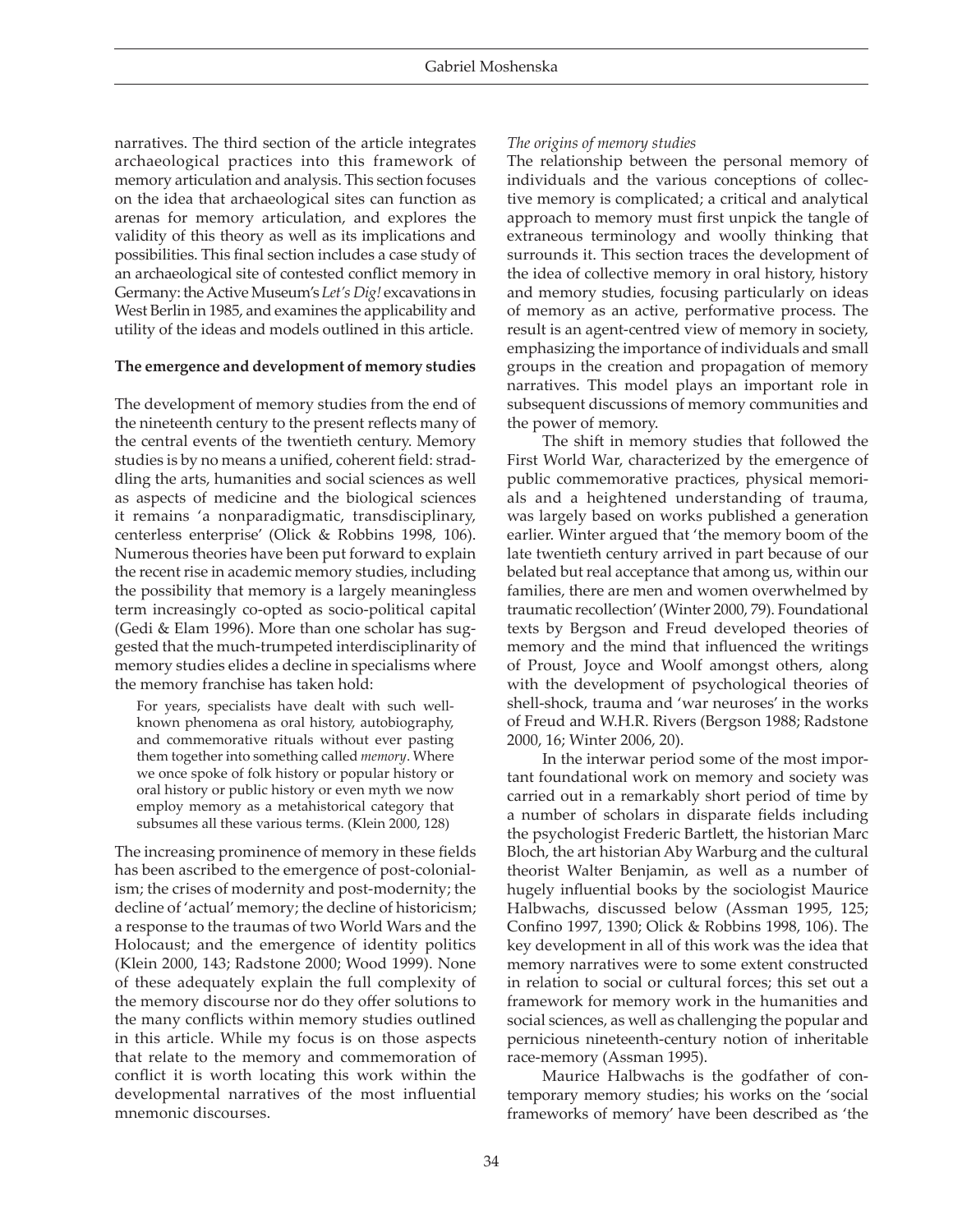theoretical anchor for all memoriologists' (Gedi & Elam 1996, 35). Halbwachs reacted against the individualism of early twentieth-century psychology to formulate a theory of collective memory that subordinated the individual to the collective, to the extent that the individual is almost entirely irrelevant. He argued that our memories are formed through dialogue within social groups, and as such the memory of the greatest number or the most powerful subgroup becomes the official memory of the collective (Green 2004; Wood 1999). Critics of Halbwachs have claimed that this leads to

a concept curiously disconnected from the actual thought processes of any particular person. Thus, an important problem facing anyone who wants to follow Halbwachs in this field is how to elaborate a conception of memory which, while doing full justice to the collective side of one's conscious life, does not render the individual a sort of automaton, passively obeying the interiorised collective will. (Fentress & Wickham 1992, ix)

Halbwachs himself claimed that 'the idea of an individual memory, absolutely separate from social memory, is an abstraction almost devoid of meaning' (in Kansteiner 2002, 185). However, Halbwachs' view of the individual is not as crudely functionalist as it might appear: the role of the collective is more strongly associated with the actual, active recall of memories; the individual is subordinate but by no means absent (Green 2004, 38; Halbwachs 1992).

# *Forms of collective memory*

*Collective memory* is a term commonly used to refer to memory on a super-individual level (see Halbwachs 1992; Nora 1989), along with a variety of others including 'social memory' (Connerton 1989; Fentress & Wickham 1992) and 'cultural memory' (Hodgkin & Radstone 2003; Huyssen 1995). The tensions and misunderstandings within and around these terms, often based on lack of clarification or mistranslation, are increasingly leading to criticism:

Collective memory as a term is widely considered unsatisfactory, especially by anthropologists and oral historians; it fosters generalizations and describes a reality which does not in fact exist. (Cappelletto 2005, 9)

The idea that memory can exist outside of the minds of individuals is of course a contentious issue, but one that scholars of memory have tended to gloss over or sidestep. Some have suggested that what is needed are new broader conceptions of what memory actually signifies, drawing on the works of Nora, Samuel and others (Hodgkin & Radstone 2005, 130; Radstone 2005; Samuel 1994). The historian Joanna Bourke takes a less indulgent view:

As Marc Bloch warned, it is never wise to borrow a term from psychology and preface it with the word 'collective'. Amongst the dangers in using the metaphor of 'memory' to refer to commemorative sites or shared narratives of the past is the fact that it threatens to elide problems of causality. After all, individuals 'remember', 'repress', 'forget' and 'are traumatized', not societies. (Bourke 2004, 473)

Perhaps the most interesting themes to trace through the critical analyses of different conceptions of collective memory are these very different ideas of the 'collective', and the sometimes utterly divergent understandings of 'memory'. This highlights the need not only to chart these differences but to forge a clear understanding of which meanings can be regarded as analytically sound concepts producing valid, usable results. One would hope that the interdependence of individual and collective memory could be taken for granted in all contemporary analyses of memory, leaving the precise nature of the relationship open to discussion. As Kansteiner has observed:

Recent psychological and neurological studies give ample reason for the conflation of individual and collective memory because such research has time and again emphasized the social nature of individual remembering and forgetting. Even on a neurological level our ability to store, recall and reconfigure verbal and nonverbal experiences and information cannot be separated from patterns of perception which we have learned from our immediate and wider social environments. (Kansteiner 2002, 185)

The rise of collective-memory studies and its convergence with oral history has led to a widespread fascination with the social construction of memory narratives to the exclusion of the individual, who is 'either subsumed under "collective memory", or assigned to the realm of the passive unconscious' (Green 2004, 36); 'in the case of oral history, it is now widely accepted that personal accounts of the past do not necessarily offer direct access to that past' (Radstone 2005, 135).

From this perspective it is the media, popular culture and other environmental factors that reshape individual memories though the creation of powerful and influential cultural scripts into which personal experiences are woven to create memory narratives (Popular Memory Group 1982). This exposition of the relations of production of memory is a powerful component in our understanding of hegemonic memory:

Central to this work is the distinction between 'public representations' and 'private memory'. The former term refers to those representations of the past that 'achieve centrality' within the public domain, where their institutional propagation by the national and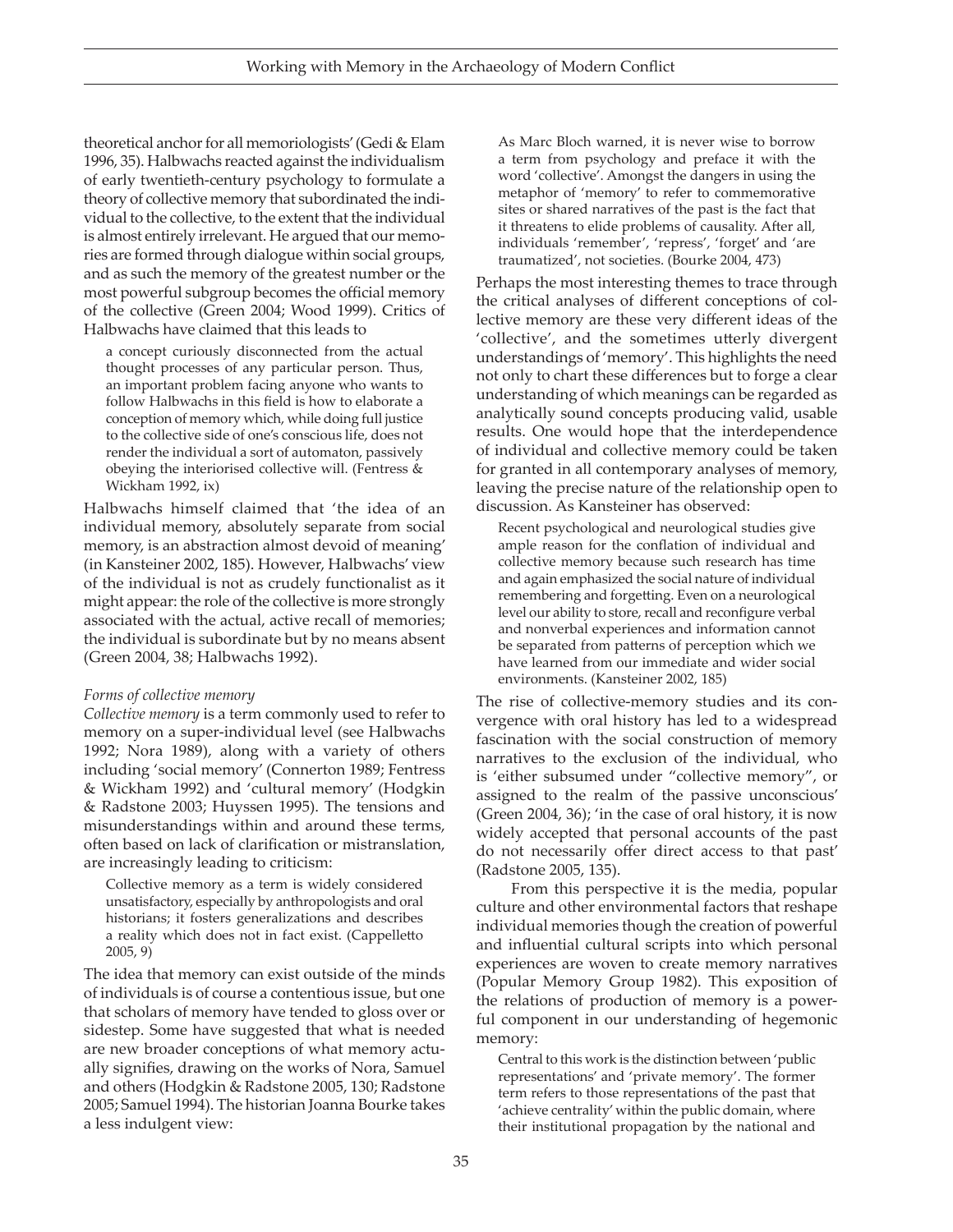local state, the culture industries or the public media ensure their scope to make public meanings for vast audiences. Private memory, by contrast, refers to the 'more privatised sense of the past' which circulates among particular social groups 'in the course of everyday life'. The interaction between these aspects of memory is understood in Gramscian terms, as a hegemonic process of ideological domination and resistance. (Ashplant *et al.* 2000, 13)

As we can see, even in this radical formulation of memory the role of the individual has been eclipsed by the notion of discourse within social groups.

#### *Agency and intersubjectivity*

How might we move beyond this cultural determinist view of collective memory to an understanding of the role of the individual? To begin we must recognize that Halbwachs' model of the individual as a passive automaton is unsound, while the idea that memory can exist at a purely individual level unmediated by cultural influences is equally untenable. Lastly the focus on collective memory at a national level or other more abstract scales is problematic; a more realistic level of collectivity might lead to better results. If, as Green suggests, 'the three strands of contemporary life narrative and oral history interpretive theory — the cultural, social and psychoanalytic — all lean towards a culturally determinist and functionalist perspective concerning individual memory' (2004, 40), then some course correction is necessary if any meaningful results are to be obtained.

Memory narratives created by individuals and groups reflect not only their social milieu but also their personal and collective strategies, often in opposition to the national or other collective memory. A 'third way' is required, bridging these two extremes and taking into account the role of individual agents (Edkins 2003, 33). The clearest and most influential attempt to chart this third way comes from Winter & Sivan in their study of war memory. They reject the notion of collective memory in favour of 'collective remembrance', the 'activity of individuals coming together in public to recall the past' (1999, 11):

the key mid-point … between *homo psychologicus* — the man of private memory — and *homo sociologi-* $\cos -$  the man of socially determined memory  $-$  is action. *Homo actans* is our subject. He or she acts, not all the time, and not usually through instruction from on high, but as a participant in a social group constructed for the purposes of commemoration … we stand at a mid-point between two extreme and unacceptable positions in this field: between those who argue that private memories are ineffable and individual, and those who see them as entirely

socially determined, and therefore present whether of not anyone acts on them. With Blondel, we urge that such approaches are best located in 'the gallery of useless abstractions'. In between is the palpable, messy activity which produces collective remembrance. In this as in other areas, agency is arduous. (Winter & Sivan 1999, 10)

Activity in this middle ground between the individual and collective has been characterized as *intersubjective*; focusing on the interaction of individuals at small-scale community level. Reflecting on the use of psychoanalytical terminology in memory studies, Papoulias suggests that at the level of collective memory the intersubjective relation plays the part of the Freudian unconscious in the individual, shaping and reworking memories (2003, 118). Cappelletto's analysis of war memory in small-scale communities suggests the term 'group memory' rather than collective, as this better describes the intersubjective nature of the writing of memory narratives (2005, 10).

In shifting the focus of the commemoration of war away from the collective and towards the individual agent, Winter & Sivan's work downplayed the role of politics and the state in forming memories of conflict. This has been criticized by Ashplant *et al.*  (2000, 9) both for its overly vague formulations of memory communities 'in the borderlands linking families, civil society and the state' and more generally for its over-simplistic distinctions between political and psychological processes of bereavement and commemoration.

Following Winter & Sivan's general idea of the individual actor, Green argues that it is the concept of agency in its broadest sense that can bring the individual back into the centre of memory studies, once we recognize 'the capacity of the conscious self to contest and critique cultural scripts or discourses … and explore those points of conflict and rupture in people's lives that create confrontations with discourses of power' (2004, 42–3). It is the focus on this conflict that makes war memory such a rich seam for students of memory to mine, and the strength of an archaeological approach, as I will argue, lies in its ability to renegotiate the status of sites and objects of memory.

# **Memory dynamics in the real world**

From the discussion above we have established that memory as a subject of study is best understood as a process of active *remembrance*. Individual and group agency have been identified as the sources of collective remembrance, acting through what Winter & Sivan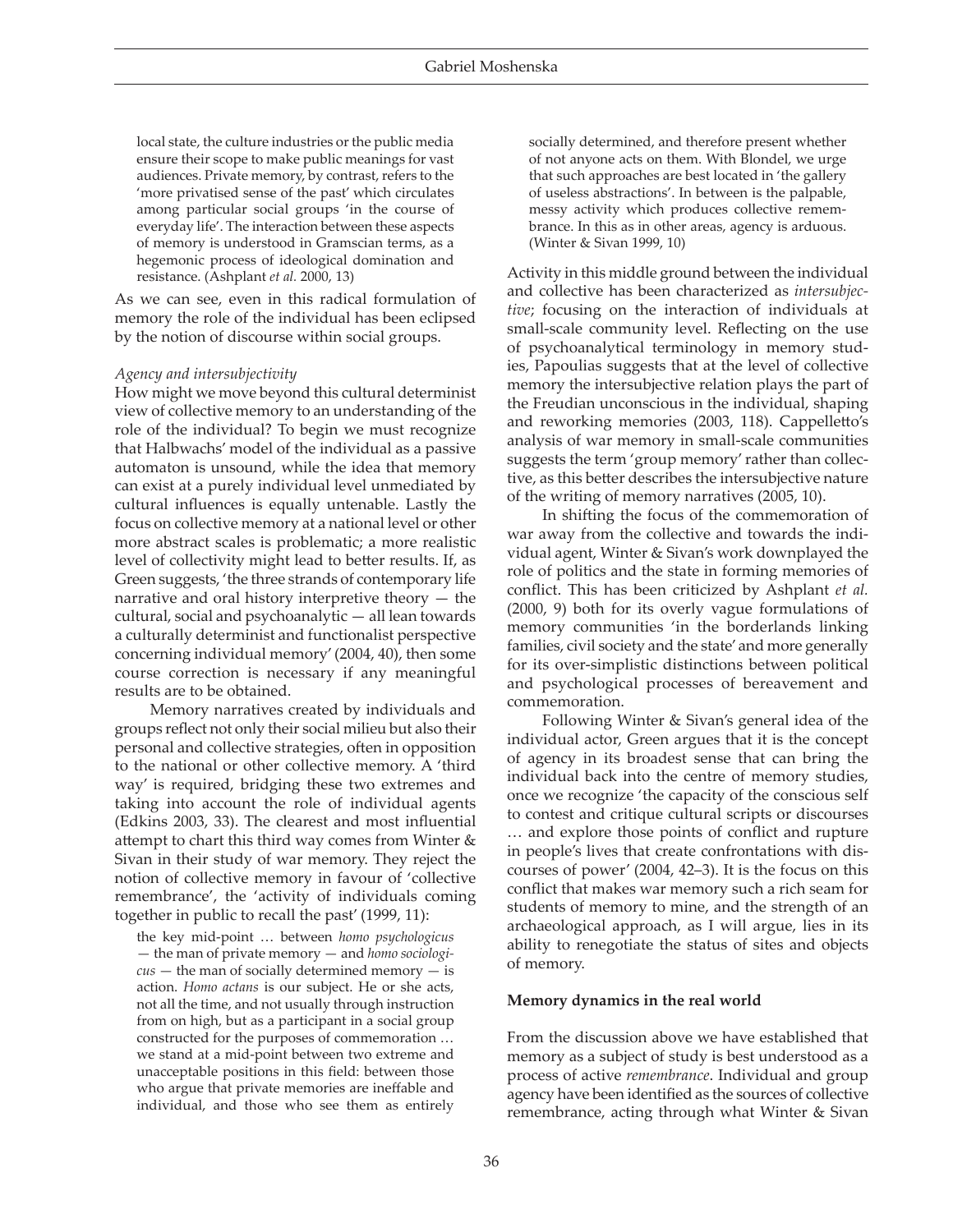refer to as 'social group[s] constructed for the purposes of commemoration' (1999, 10). To carry out critical and reflexive interventions into memory we need a clearer understanding of these memory communities and the mechanisms and frameworks within which they operate. In this section I examine and compare various conceptions of mnemonic communities from a number of recent studies in history and anthropology, focusing on the points of agreement and divergence hidden behind the different terminologies.

Following this, I consider the unique features of war or conflict memory, particularly in the creation of fragmented and polarized memory communities within geographically defined groups. This inevitably involves a discussion of individual trauma, as well as social tension. Finally, I examine the potential of these tensions within and between memory communities to contribute to what Sulieman has called 'crises of memory' (2006, 1), in which discourses of memory burst violently into the public sphere. Highlighting these cases and their tendency to crystallize around significant sites or material culture leads into my third section in which I consider the impact of archaeology on these processes.

To set the framework for this section, I will first examine the elaborate model of the mechanisms for the public articulation of memory proposed by Ashplant and colleagues (2000, 16); its development and criticism of earlier conceptions and its potential uses in creating an archaeological model of conflict memory work.

The politics of war memory and commemoration is precisely the struggle of different groups to give public articulation to, and hence gain recognition for, certain memories and the narratives within which they are structured. (Ashplant *et al.* 2000, 16)

The idea of memory as a publicly situated process is central to my project, and the concept of memory articulation lies at the very core of this. Countless memory conflicts have revolved around the issue of representation: whose memories are pushed to the fore and whose are suppressed or fragmented. Ashplant *et al.* identify three consistent elements within these struggles: narratives, arenas and agencies of memory articulation (2000, 16–17). These categories and their implications are considered in more depth below.

# *Narratives of articulation*

Narratives of memory articulation are the result of the processes discussed in the first section of this article: the product of collective or group remembrance, the forms in which memories are projected onto the national or larger-group discourse. These can range in power and influence from the hegemonic narratives that form the bases of national identity to oppositional accounts of minority or individual experience (Ashplant *et al.* 2000, 16; Schulze 2004, 647). In many cases these narratives take their form, frames of reference, and, frequently, aspects of their content from pre-existing group or national narratives such as religious or nationalist origin myths. This borrowing and the consequent similarities can be a starting point for a challenge to dominant narratives, just as it can be a source of reinforcement (Ashplant *et al.* 2000, 17–20).

The oppositional form of memory narratives have been described as 'sectional narratives' (Ashplant *et al.* 2000, 20). Sectional narratives are expressions of group remembrance that have been articulated in a wider public sphere but have yet to gain official sanction or recognition. If the dominant political forces deem the sectional narrative incompatible with the official processes of remembrance then it may be marginalized or suppressed through the expression of hegemonic narratives (Dawson 2005). The varying levels of exclusivity, in narratives of war memory in particular, are closely linked to issues of group identity and social exclusion.

#### *Arenas of articulation*

Arenas of articulation refer to those socio-political spaces within which social actors advance claims for the recognition of specific war memories … they range, in social breadth and political importance, from the networks of families or kinship groups … to the public sphere of nation-states and transnational power blocs. (Ashplant *et al.* 2000, 17)

Arenas of memory articulation exist on different scales; the face-to-face groups already mentioned being the most abundant, and the most significant in the creation of collective remembrance:

When individuals can express and compare their memories with the experience of contemporaries, can begin to formulate a shared language and identify common themes, then what may be termed 'shared' or 'common' memories emerge. (Ashplant *et al.* 2000, 18)

These arenas of articulation include families, survivor groups, local communities and ex-service organizations (Dawson 2005).

Participation in these groups is, however, by no means inevitable. There are numerous situations in which individuals are reluctant or unable to form or take part in these arenas for psychological reasons, as in the case of many trauma victims with memories of loss or victimhood; or for social reasons, for example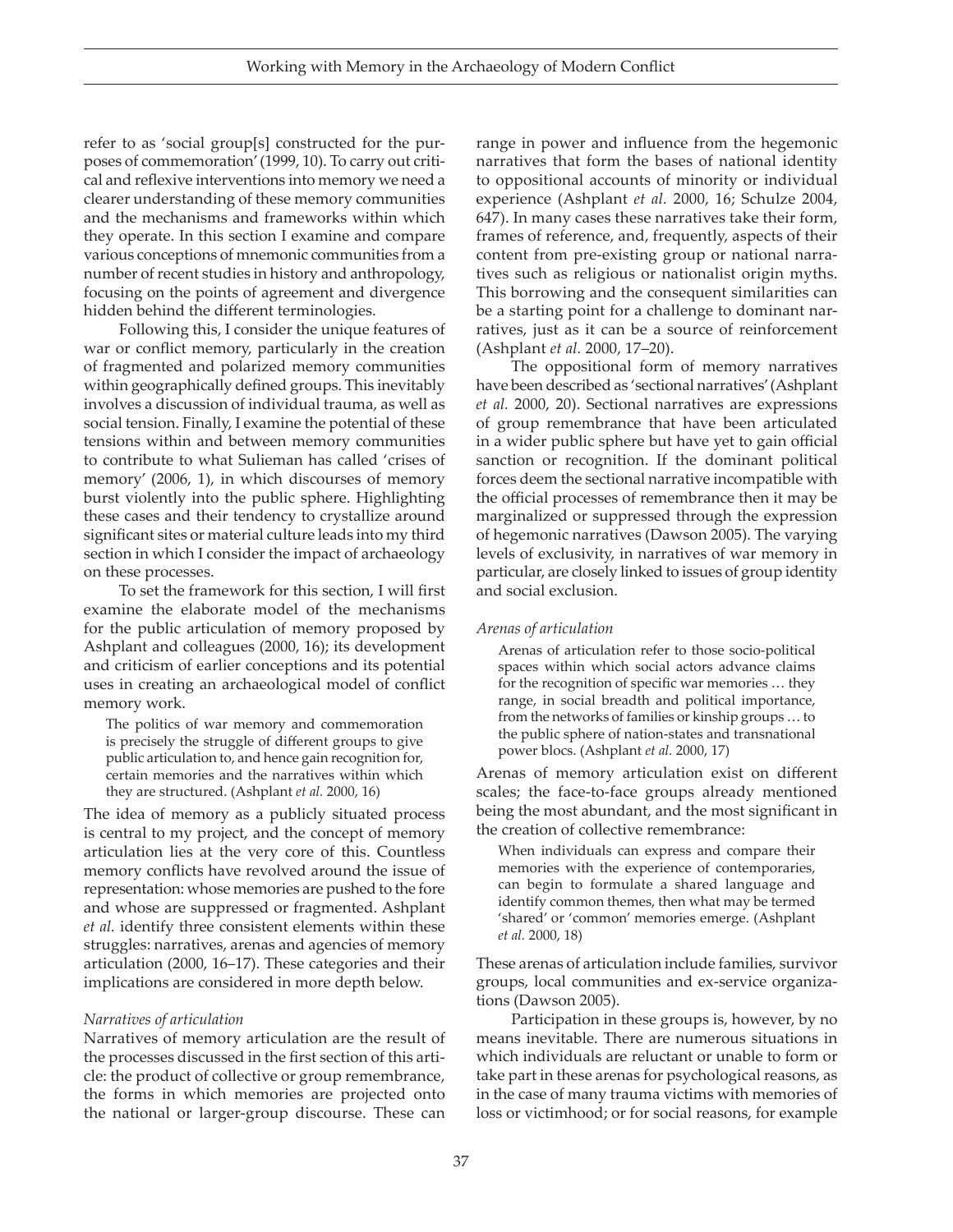the exclusion or suppression of perpetrator groups (Ashplant *et al.* 2000, 20–21).

In the modern era, it has been the nation which has been the prime arena for the articulation of war memories and the mobilisation of commemoration, since war has been central to its identity and symbolic continuity. (Ashplant *et al.* 2000, 22)

The creation and re-imagination of war memory by national elites is a dynamic process: new wars are represented in terms of older, more popular ones, and sectional memory narratives are either incorporated or repressed. To enter into this public arena, all new memory narratives must be articulated in some form of cultural, political or artistic expression.

In the post-war era, and again in the post-Soviet era, a new arena of memory narration has gradually emerged on an international level. Debates around human rights violations, victimhood, reconciliation and compensation allow groups that have been excluded from national arenas to articulate their memory narratives (Ashplant *et al.* 2000, 25). These have met with varying degrees of success but in some cases, for example the International Criminal Court, they have influenced dominant narratives on national scales.

# *Agencies of articulation*

The concept of agencies of memory articulation is absolutely crucial in any critical understanding of memory politics, examining the ways in which social actors advance and gain recognition for their narratives of memory. These agencies include state and non-state bodies, formal and informal movements in society, as well as the smaller groups discussed above (Dawson 2005).

Agencies of articulation generally operate from the top down: the actions of the nation-state influence or control almost all other agencies down to the individual level, but the memory discourse remains dynamic, constantly contested between agencies of unequal power and influence (Ashplant *et al.* 2000, 25–6). Subordinated groups challenge state commemoration of war in a number of ways, but Ashplant *et al.* identify two variables that constrain this process: the nature of the state; and the degree to which a conflict has been caused by or has led to internal division within a society or state (2000, 26–7).

In the first case, authoritarian or imperialist regimes tend to impose totalizing and inflexible narratives of war, while in democratic societies it has been suggested that a coherent shared memory is an impossibility, with debate increasingly taking place in the public sphere through the creation of

material or ephemeral 'counter-monuments' (Young 1992; 1999). In some situations 'direct and pervasive control of war commemoration from above … may serve to preserve private memory as a counter-force' (Ashplant *et al.* 2000, 30). In the second case, a shared narrative of the conflict may be imposed from above onto a shattered and divided nation, or a model based on reconciliation and justice might be introduced as a healing process: again this depends on the nature of the society.

Between the state and its different levels of agency on the one hand, and family and kinship groups on the other, there is an intermediate set of agencies formed by shared or analogous memories of war and conflict. These are principally ex-service organizations, based on service within a unit, a theatre of combat, or shared physical or psychological disabilities arising from the war (Ashplant *et al.* 2000, 29). The ability of these transitional agencies to challenge official narratives or to take part in their creation depends on several factors, but in many cases they have been successful: the Whitehall Cenotaph was only made into a permanent memorial after pressure from ex-service groups and families of fallen soldiers (Moriarty 1995). It is important to reiterate the distinction between these and other groups as arenas or articulation, where memory narratives are formed, and as agencies of articulation, through which these narratives are projected upwards.

These elements of memory articulation form part of a larger and impressively comprehensive scheme of memory work outlined by Ashplant *et al.* (2000; Dawson 2005; Schulze 2004). Schulze identifies two key processes within this model relating to the articulation of memory narratives. The first focuses on the bottom-up process whereby individuals' memory narratives move into the public arena, while the second focuses on agencies of articulation from the top-down, starting with the state and ending with the individual (Schulze 2004, 646–7). While Schulze's analysis of this model is somewhat simplistic it highlights many of its strengths, particularly its applicability beyond the extreme examples of war or conflict memory to the wider memory project:

Such a framework of arenas and agencies makes it possible to include issues such as the subjectivity of individual memory; generational transmission; the employment of established 'templates' or figurative patterns in the articulation of memory and the role of the historian in creating and maintaining these; the official politics of commemoration, and shifts in national and transnational 'master narratives'. (Schulze 2004, 647)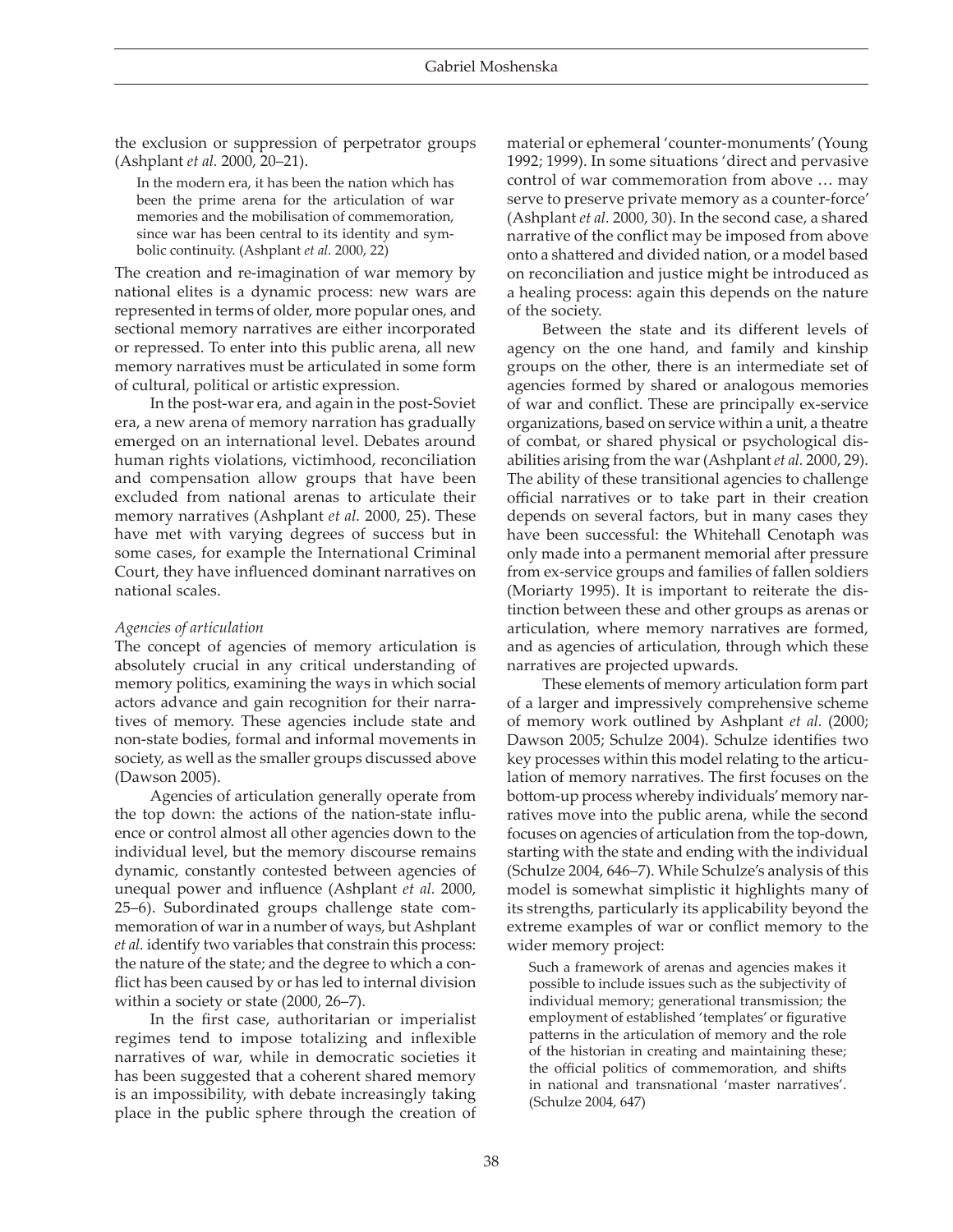Ashplant *et al.* highlight the value of their model in unpicking the relations of power and resistance that underlie all memory discourses, suggesting that:

analysing specific instances of war memory and commemoration in these terms can help to clarify its politics, by specifying which social groups, via what agencies, are the promoters of a particular narrative addressed to which arenas. (Ashplant *et al.* 2000, 17)

# *Mnemonic communities and intersubjectivity*

Our understanding of the different forms of memory communities can draw on the model outlined above to examine how groups that are principally arenas of memory articulation can form agencies of articulation to project their narratives into a larger arena. A brief examination of this theory of memory suggests that memory work and archaeological work on sites of recent conflict are inextricably linked. Archaeological findings will inevitably influence the creation and recreation of memory narratives, while the public interest in the site itself can lead to the excavation becoming an arena of articulation and negotiation. Finally, the unusual relations of production of knowledge in archaeology may help these communities to form agencies of articulation based around the fieldwork processes and the site. These issues are discussed and developed in the remaining part of this article. For now, it is useful to consider different conceptions of the memory community that have been proposed in relation to the memory of war or conflict, before looking at some of the ways in which war memory is different, and whether work in this field can be used more widely.

The concept of the 'mnemonic community' as defined by Cappelletto focuses on the face-to-face level of everyday interaction within spatially coherent heterogeneous groups (2005). It is important to note that 'community' in this and other definitions is both an etic and an emic term, as this takes into account the perspective of the historian or ethnographer as well as the individuals who 'see themselves as being a mnemonic community with reference to past events: the filter which they look through when remembering' (Cappelletto 2005, 6). Cappelletto's study focuses on memory of warfare in small, mainly rural communities, often divided into victim and perpetrator groups, and recognizes the prevalence of victim or survivor groups among the mnemonic communities that are the principal focus of research. She also highlights the impact of focusing on these small groups in personalizing histories of conflict and introducing agency into narratives of violence and atrocity (Cappelletto

2005, 6). Most importantly, Cappelletto highlights the diversity that can exist within a memory community, and its significance:

If mnemonic communities are constructed by recalling a shared past, they are not understood here as corporate groups, as politically and ideologically unified wholes … community does not mean the absence of conflicts and political rivalry within the local unit. On the contrary, divided memories often play an important part in the process by which people try to come to terms with their past and to metabolize the traumatic effects of past violence. It is this aspect which sets apart local memories from the grand narrative of the nation-state about a united resistance. In fact, local group memories may even develop into a counter-discourse consciously opposed to that grand narrative. (Cappelletto 2005, 6–7)

In terms of the model suggested by Ashplant *et al.*, Cappelletto identifies geographically defined communities as arenas of memory negotiation, and highlights the possibility of emerging local group agency. Equally, she raises the problems of dissonant memories within survivor groups, the fragility of collective remembrance in these contexts, and the ethical burden this places on the historian or ethnographer (Cappelletto 2005, 7). This ethical element is less clearly articulated in other formulations of memory work; it also raises important issues for archaeological memory work, particularly that which explicitly aims to introduce a discordant element into the memory arena (Moshenska 2008).

In the course of this analysis of local memory, Cappelletto revisits the issue of intersubjectivity raised by Winter & Sivan. In the context of collective remembering, intersubjectivity is understood as the process based on empathy and mutual recognition through which individuals within a group come to a shared understanding of issues or ideas:

while the notion of collective is abstract, the intersubjective, it is argued, is incorporated: 'incorporated memories' are the plurality of those particular memories which make a social time-space into something familiar. (Cappelletto 2005, 10)

#### *Geographies of memory*

Dawson's development of the model outlined by Ashplant *et al.* introduces a spatial and geographical element, examining 'the formation of "cultural landscapes", spatial identity and sense of belonging in a particular place, and local place-based forms of memory and commemoration' (Dawson 2005, 155). This focuses on the creation of mnemonic communities based on geographically defined groups; clearly this conception of collectivity is of no small interest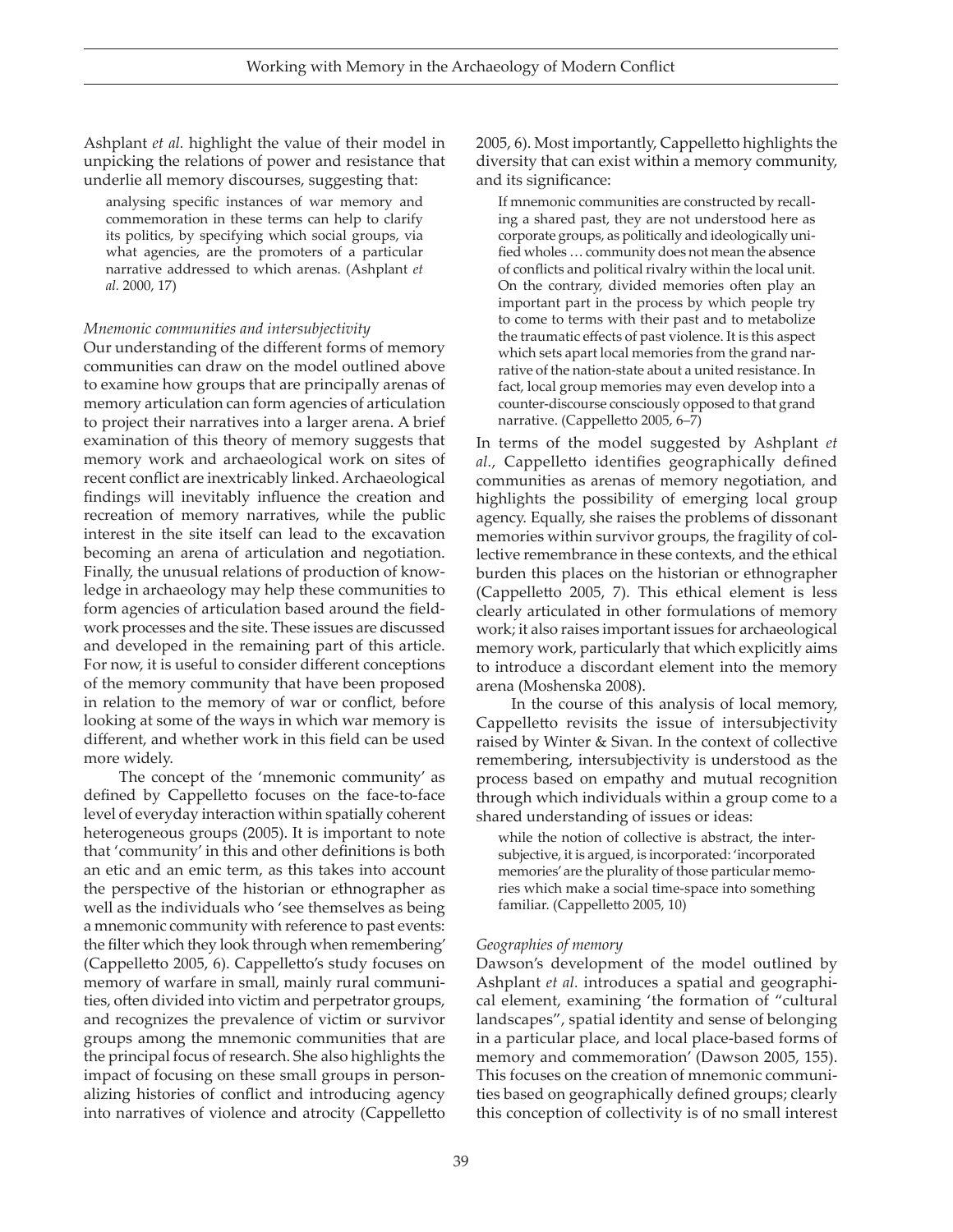to an archaeologist working with memory, landscape and material culture. Dawson suggests that different physical spaces can become associated with the process of enacting memory and commemoration to the extent that control of these spaces becomes a primary aim of the agencies of memory. Where memories of conflict are concerned, this can include the creation of spatial identities through designating spaces which are 'ours' and spaces which are 'theirs' (Dawson 2005, 155).

The idea of spatial memories and identities draws on anthropological ideas of space to distinguish between material 'places' constructed and understood on a social level; 'cultural landscapes' created through collective remembrance; and the internalized 'sense of place' formed from personal experiences and private memory. Dawson focuses on Northern Ireland to demonstrate how community-based acts of remembrance centred around significant places can drag repressed memories of trauma to the surface.

In this process, psychic 'sites of trauma' are formed within the internal landscape, that are derived from — and complexly related to — the material sites of violence within social environments, together with the meanings and memorial markers that constitute cultural landscapes of violence, horror, and mourning. Memories of traumatic events commonly focus on, and return in imagination to, the sites where they 'took place'. (Dawson 2005, 156)

By tracing memory and trauma onto the landscape, Dawson highlights the ways in which different mnemonic communities can experience places in entirely different ways, leading to polarization within the local population. This in turn makes the ownership and control of these spaces a factor in the struggle between dominant and privatized memory narratives, adding a spatial dimension to the conflict. Conversely, it also raises the possibility that 'commemorative practices focused on local sites of trauma [might] contribute towards "coming to terms with the past"' (Dawson 2005, 156). This has obvious implications for a putative archaeological approach to conflict sites.

#### *Warfare and mnemonic communities*

The remembrance of war and conflict has played a unique and powerful role within memory studies; this work has focused on the destructive, transformative and traumatic nature of war and its impact in individuals and societies:

The subject of war has dominated the memory boom for a host of reasons. It is not just the injuries of war, but its drama, its earthquake-like character, which has fuelled the memory boom. (Winter 2006, 6)

It is worth considering the divisive effect of warfare on local communities, and the polarized mnemonic communities that are one of the defining characteristics of war memory.

Amongst the distinctive social effects of warfare is the creation of new categories of individual and group identity, and the increased importance of existing ones. In the aftermath of conflicts these categories can often be usefully linked to distinctive mnemonic communities; again the definition of these groupings can be emic or etic. The fragmentation of society in wartime is reflected in the numerous overlapping mnemonic communities defined by age, gender, occupation (war work/non-war work), rural/urban and so on. This is exacerbated by the power of wars to fracture and scatter populations, both by force in the face of advancing armies, and by social or economic pressure as with refugees who choose to move abroad rather than return to shattered homes.

Memory work focusing on groups or communities often takes place on an individual level, based on one-to-one interviews with a historian or ethnographer; the complexities outlined above introduce both a practical and an ethical consideration into this work. The interviewer needs to be aware that the person they are talking to is situated within a mnemonic community with complex relationships to other members of that group as well as to other groups: it must be remembered that interviews and memory projects in general can be powerful arenas of memory articulation, and that a variety of agencies will try to make use of them to promote their sectional narratives. The implications of this for both the archaeological work and research in general is discussed in the third section of this article.

#### *Crises of memory*

What happens when agencies of memory articulation clash? Put another way, what is the outcome when a sectional memory narrative projected upwards into the public sphere comes into direct conflict with a dominant narrative imposed onto a population? Sulieman characterizes this as a 'crisis of memory', in which

individual self-representation overlaps with — and sometimes becomes the crux of  $-$  collective selfrepresentation; put another way, individual remembrance takes on collective significance, occasionally becoming a conflicted 'affair of memory'. (Sulieman 2006, 1)

The use of the term 'affair' highlights the importance of both political interference and media representations in these conflicts of memory articulation. Most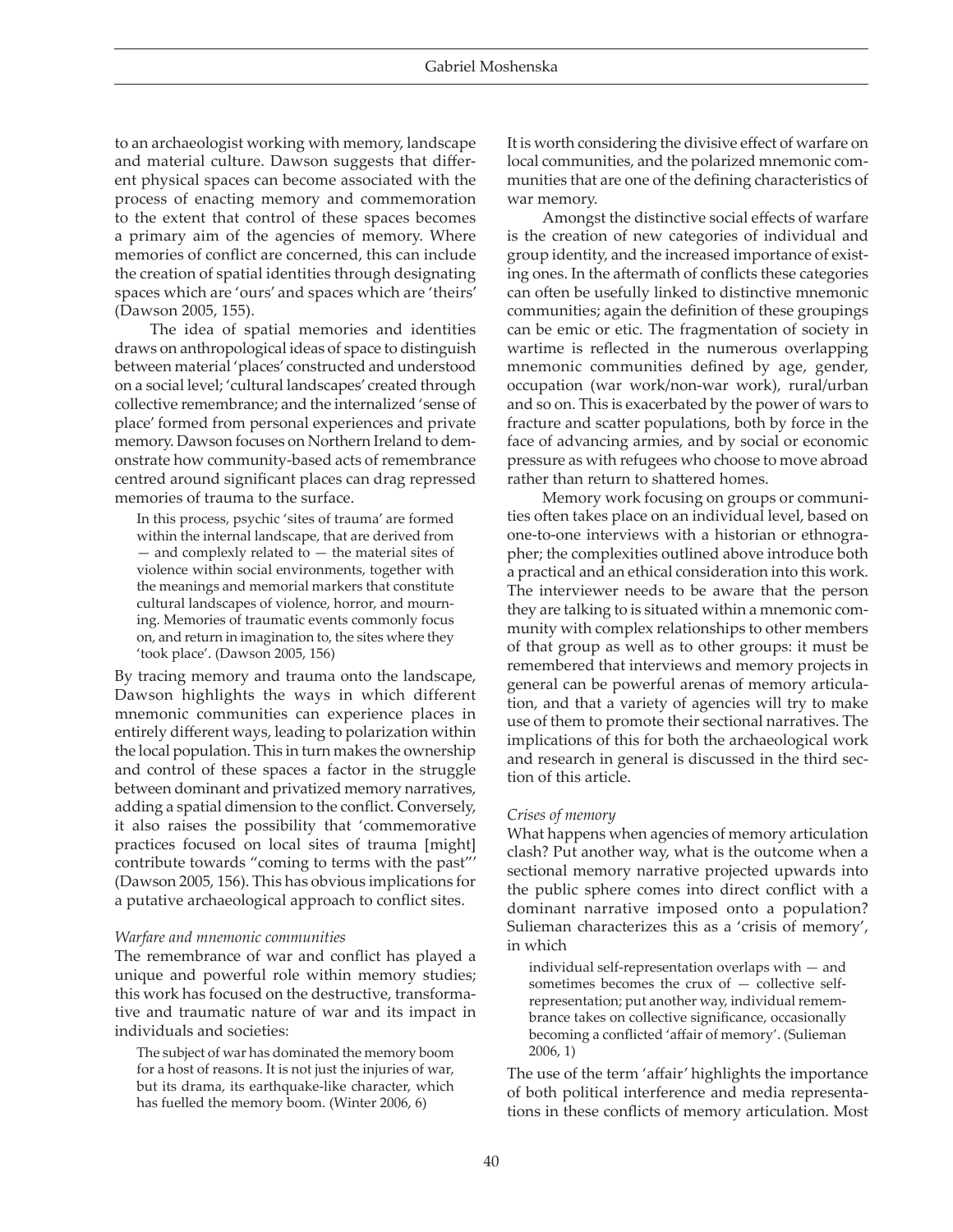importantly crises of memory are located within existing arenas of memory articulation:

At issue in a crisis of memory is the question of selfrepresentation: how we view ourselves, and how we represent ourselves to others, is indissociable from the stories we tell about our past. (Sulieman 2006, 1)

Crises of memory become affairs of memory when the struggle moves beyond the limits of the arena into the public sphere; the conflict itself becomes a memory narrative. In the case of the Second World War, crises of memory have erupted into the public sphere with some regularity, from the Nuremberg tribunals of 1946 through to the present day.

Many of these crises of memory around the world from America to Japan have focused on controversial representations of the Second World War in films, literature and scholarly research. In Canada, the screening of a documentary about the bombing of Germany and the role of Canadians in the RAF led to an investigation by the Senate, prompted by outrage amongst veteran groups in which the filmmakers came under sustained attack (Carr 2003). The *Wehrmacht* exhibition in Hamburg in 1995 created a scandal by confronting the German people with evidence that regular soldiers as well as the SS had taken part in atrocities and extermination actions on the Eastern Front, tearing down a comfortable and widely accepted popular memory narrative (Wildt *et al.* 2004). In 1997 the trial in France of suspected collaborator Maurice Papon raised sensational if scurrilous accusations that Raymond and Lucie Aubrac, celebrated heroes of the resistance, had in fact been informers for the German occupiers: one in a series of attacks over the years on French popular memory of resistance and collaboration (Sulieman 2006, 36–7). In all of these cases it is conservative popular memory narratives fostered by the state and widely accepted by the population that are under attack by radical historians; from the left in Canada and Germany, and from the far right in France.

Inevitably formal commemorative practices of various kinds have led to crises of memory. Ronald Reagan's controversial 1985 visit to the cemetery at Bitburg where SS men were buried raised protests from Jewish organizations and veteran's associations in the USA and elsewhere (Spitzer 1996), while in Japan senior politicians continue to visit the Yasukuni shrine to reinforce their conservative nationalist credentials in the face of international outrage. The international elements of these and many similar examples complicates the discourses of dominant and subordinate memory narratives, as in contrast to the

previous examples these commemorative practices are orchestrated by agencies of the state and the protests are generally from other countries.

It is notable how many crises of memory crystallize around material culture, including the monuments mentioned above, other forms of memorials, museum displays and objects of various kinds. The most notorious example of this is the B29 Superfortress *Enola Gay* which dropped the atomic bomb on Hiroshima, and its display in the Smithsonian in Washington. The initial exhibition included information on the aftermath of the bombing including images of injuries and destruction. The reaction from the public, politicians, veterans groups and the media was overwhelming, and the museum was forced to tone down the display, focusing not on Japanese casualties inflicted but on American casualties allegedly avoided (Gieryn 1998, 204; Hogan 1996).

A more recent crisis of memory has seen the breaking of the longstanding *Pacto del Olvido* or pact of silence around the atrocities of the Spanish Civil War, specifically the murder of hundreds of thousands of civilians and prisoners during and after the conflict, primarily by the Francoist Nationalists (Davis 2005). The silence imposed on the families of the victims, first by the fascist state and later by political consensus during the transition to democracy, has gradually ended with a high-profile and highly controversial programme of exhumations, focusing on mass graves of murdered Republicans. These excavations, which began in 2000 and grew in number following the 2004 election of a socialist government, have stimulated and shaped the debates around Spanish Civil War memory that have begun to emerge in the public and political spheres (Davis 2005, 859; González-Ruibal 2007). The archaeological excavation of these murder sites continues to play a powerful and problematic role in these mnemonic processes (Congram & Steadman 2008).

#### **Archaeological interventions into memory**

The aim of this section is to examine the idea that archaeological fieldwork can create an arena of memory based around a particular site and locale. This raises a number of issues concerning the validity and uses of this comparison, its limitations and its practicalities. In a more general sense, this section considers some of the ways in which archaeological sites and their environments can provide opportunities to observe and participate in the processes of memory negotiation, articulation and contestation. In an attempt to illustrate and further explore these points, and the processes outlined in this article, I will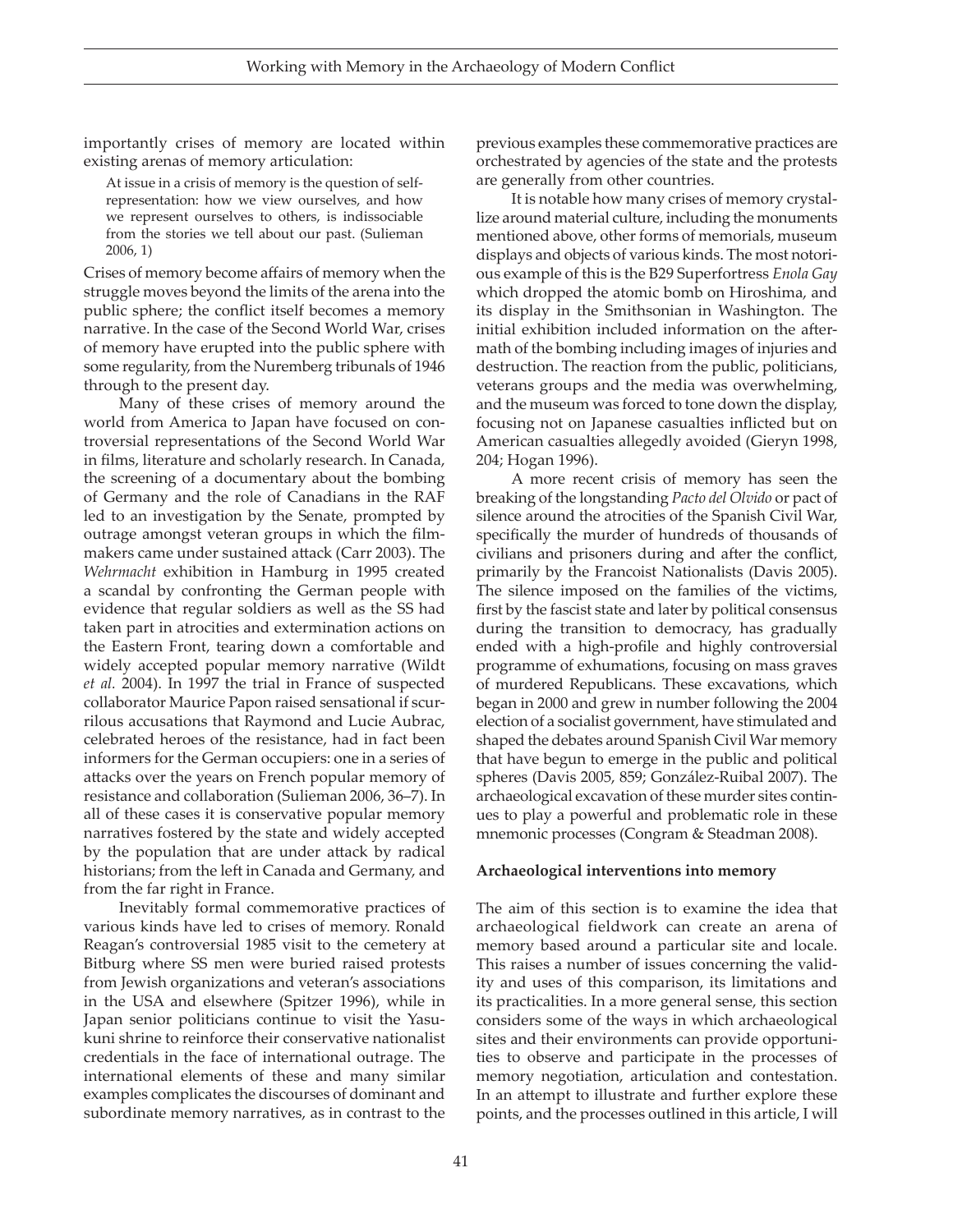first outline an example of modern conflict archaeology that took place in West Berlin in the 1980s.

# *'Let's Dig!': an archaeological arena of memory in West Berlin*

The Active Museum of Fascism and Resistance in Berlin, Inc., and the Berlin History Workshop, Inc., will try to draw attention to the history of the terrain at Prinz-Albrecht-Palais at 11am on Sunday, May 5, 1985. This will be done by means of a commemorative operation on the site. (in Rürup 1996, 214)

Between 1933 and 1945 Prinz-Albrecht-Strasse in Berlin, close to the government quarter, became the home of Nazi Germany's most notorious organizations: the Gestapo, the Security Service (SD) and the SS Reich leadership (Till 2005). From these offices the deskbound murderers or *Schreibtischtäter* planned and administered the Nazi programmes of persecution, oppression, forced labour and genocide. In the cells below the office buildings political prisoners and other enemies of the state were imprisoned, interrogated and tortured by the Gestapo.

By 1945 this heartland of the Nazi empire had been badly damaged by Allied bombs and Red Army shells; the buildings stood empty into the 1950s when many were demolished. Several scholars have questioned the motivation for this destruction: while the official excuse was the structural weakness and dilapidation of the buildings, others nearby with worse damage but without such dark histories were left standing (Till 2005, 76). These demolitions marked the first inscriptions of the dominant historical narratives of amnesia onto the landscape of West Berlin. By 1963 the Prinz-Albrecht-Strasse terrain had become a rubble processing area and an 'autodrome' for learnerdrivers (Baker 1988, 96–7).

The first proposals for redeveloping the site came in 1957 as part of a Berlin Senate campaign to make Berlin a 'modern international city' (Baker 1988, 97). This plan collapsed in the wake of the construction of the Berlin Wall in 1961. The first scheme to include a commemorative element emerged in 1982, when the Social Democratic Party proposed an architectural competition to design a memorial to the victims of fascism on the site. The competition attracted a number of entrants, including two from East Berlin who were imprisoned for their attempted involvement in a West German project. In 1983 the winners of the competition were announced, but within a year the local government had changed hands, and the right-wing Christian Democratic Mayor of West Berlin cancelled the commemoration project (Baker 1988, 100). Once again the buried

remains of the Nazi past became a screen onto which divergent historical viewpoints of remembering and forgetting could be projected.

In 1985, with the future of the site still uncertain, citizen groups began to take action: the Active Museum of Fascism and Resistance in Berlin and the Berlin History Workshop planned a series of protest activities. The Active Museum was an alliance of organizations and individuals, including former anti-Nazi activists, artists, historians, architects, and activists from the umbrella Green-Alternative List, as well as the evangelical academy and the German-Soviet friendship society (Till 2005, 93).

Operation *Let's Dig!* was launched on 5 May 1985, when a large group of protestors occupied the Prinz-Albrecht-Strasse site and conducted a guerrilla excavation, removing turf, topsoil and rubble from the site of the Gestapo prison buildings. While bereft of trained archaeologists the excavation team included former prisoners of the Gestapo who had been held at Prinz-Albrecht-Strasse during the Nazi period. The dig was intended as a symbolic and demonstrative act, embodying the slogans of the groups involved: 'GRASS MUST NEVER BE ALLOWED TO GROW OVER IT' and 'THE WOUND MUST STAY OPEN' (Baker 1990, 58). The timing of the dig, including it's 11am start, deliberately coincided with the fortieth anniversary of the Russian conquest of Berlin, described by the Active Museum as 'liberation from Nazi fascism' (in Till 2005, 95). The *Let's Dig!* project built on the Swedish History Workshop model, where the expression 'Gräv där du står' or 'Dig Where You Stand' was used as a metaphorical battle-cry for local historical studies of workplaces and homes carried out by amateur researchers.

On the basis of this illegal project a further, official excavation of the site was carried out the following year, although as before there were no archaeologists involved, for reasons that are unclear. This project uncovered the foundations of the Gestapo detention cells, whereupon proposals for a memorial were shelved in favour of an interpretation centre on the site. This exhibition, titled *Topography of Terror*, was initially intended to be temporary. It was still there when I first visited the site on a school trip in 1996, and it is still there today under the care of the Topography of Terror Foundation.

The *Let's Dig!* project has been studied and interpreted in a number of ways. Baker (1988; 1990) used it to illustrate Habermas's theory of communicative action in archaeology, while Bernbeck & Pollock (2007) highlight the focus on perpetrators in the exhibition, although the theoretical bases of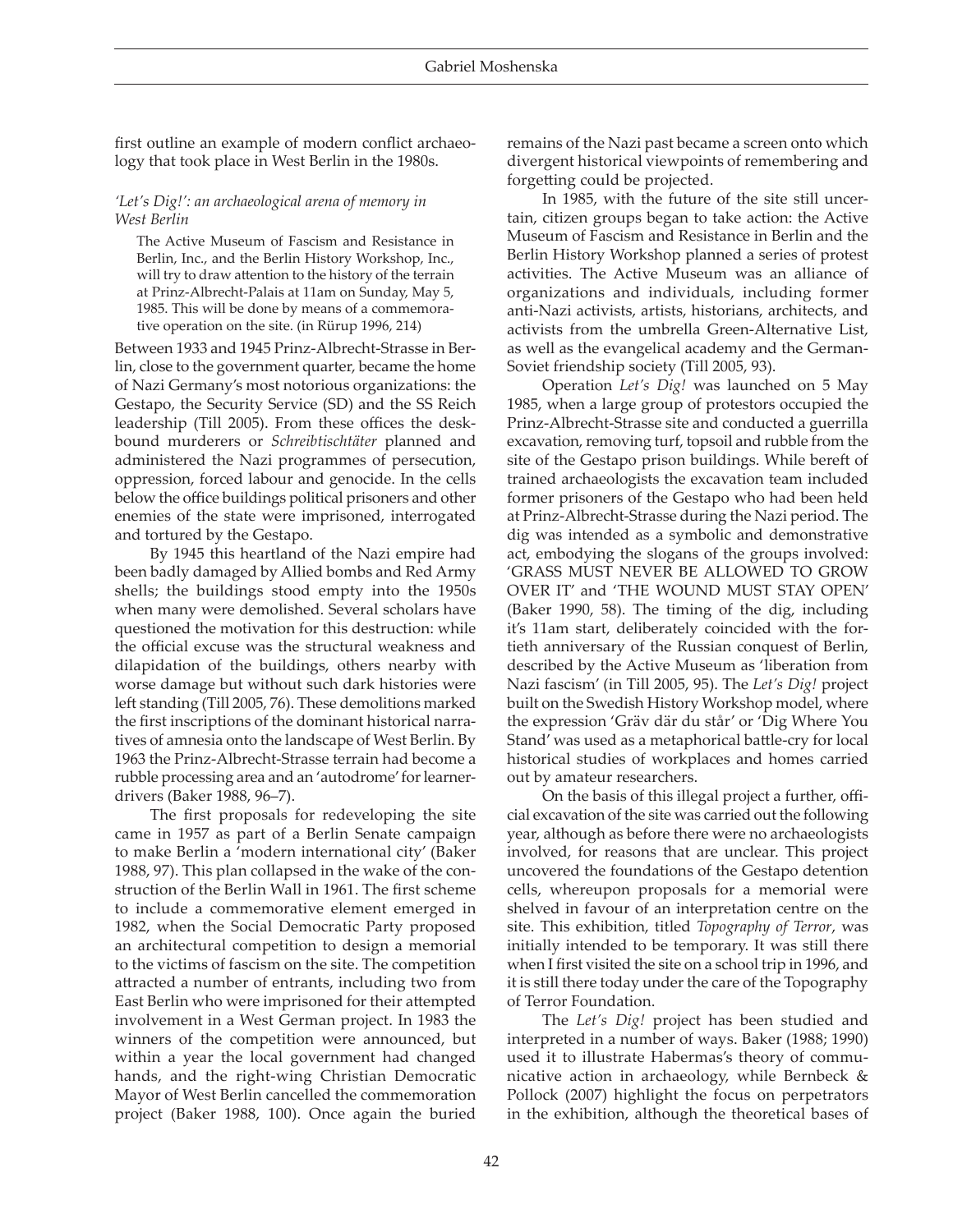the initial excavations rather undermine their argument. Till rather bewilderingly regards the project as an attempt to 'resituate and recombine texts, signs, things, and locations ... in which past, present, and future were understood as co-constituitive' (2005, 95). My interest in the project lies in the degree to which it exemplifies the framework of memory dynamics outlined in this article: the formation of narratives within inter-subjective communities; the formation of agencies to articulate these narratives; and the creation and exploitation of social arenas, based on archaeological excavations, in which the narratives can be promulgated.

# *Archaeological memory arenas*

To what extent, then, can an archaeological site such as the Prinz-Albrecht-Strasse site constitute or contribute to the creation of a memory arena? Firstly, let us review the notion of the arena of memory articulation as formulated by Ashplant *et al.* (2000) and developed by Dawson (2005): a collectivity or social space in which memory narratives are formed, asserted and contested. The wide range of scales of arenas of memory reflect the variety of functions that they serve. On a small-scale intersubjective level they are the forum for individuals to articulate their own memory narratives; the first stage in the transformation of personal memories into narratives of collective memory. When these groups or individuals form agencies to promote their memory narratives the discourse moves into a broader public arena on a local, national or international scale.

Firstly it is important to recognize that in the case of the Prinz-Albrecht-Strasse site subaltern historical narratives were formed and promoted in explicit opposition to hegemonic narratives of amnesia and the erasure of physical traces of an uncomfortable past: what Macdonald has called the 'undesirable heritage' of the Nazi past in Germany (2006, 9). In early 1980s West Berlin the dominant narrative swung away from commemoration of the Nazi era: more precisely, it moved from an admittedly half-hearted focus on perpetrators towards an anodyne and essentializing emphasis on victims and victimhood (Bernbeck & Pollock 2007, 222). The agencies employed by the promoters of these histories and their elected representatives were legislation and the exercise of political power.

In opposition to this process, a wide and diverse range of individuals and groups came together to form an agency for the articulation of their own, subaltern memory narratives: out of this process the Active Museum was created. While there was undoubtedly a degree of heterogeneity within this group it successfully promoted a clear and consistent line: that the victims of Nazi oppression should be commemorated in the heart of Berlin, and that this process could not be a comfortable one. The final stage was to create a public arena for the articulation of this narrative. It is interesting and highly relevant that a group without any obvious archaeological background should conceive of an excavation as the best form of arena. There are numerous possible activities and performances whereby a historic site can be inscribed or re-inscribed with power and significance. The Active Museum, with its glass floor panels covering excavated remains, chose archaeology.

It is important to note the distinction between the 'social space' of the theorized memory arena and the physical space of the archaeological site. The link between the two emerges from Dawson's analysis of contested sites of memory in Northern Ireland. Dawson considered the processes whereby symbolic ownership or control of a contested site or landscape and the attribution of significance is argued on the basis of individual and collective memories:

Following the turn towards spatial and geographical paradigms in Cultural Studies, I have become interested in the intersection of these processes with the formation of 'cultural landscapes', spatial identity and the sense of belonging in a particular place, and local place-based forms of memory and commemoration in key locations of the Troubles. Our understanding of conflicts over the remembered past may be deepened by integrating theories and methods developed by social anthropologists and cultural geographers to investigate the subjective identities, meanings and memories that become attached to, and invested in, the objective, physical spaces of the social world. … Spatial identity, based on feelings of belonging in a place, develops over time as 'layers of meaning' and remembered associations accrue to a location in the course of everyday life. The 'identifiable sites' formed in this way are shaped by the emotional investments made in them, but also by 'wider issues of power, group dynamics, conflicting ideologies and institutions', that affect 'both the physical appearance of places … and the way they are conceptualized'; giving rise to disputes over the possession of territory, and to what the Australian cultural geographer and historian, Peter Read, has called 'contested attachments' to the same place. (Dawson 2005, 155)

The frequency and fervour with which individuals and groups claim ownership of spaces and landscapes supports Dawson's proposed conflation of memory, power, ideology and site, and reinforces the significance of the Prinz-Albrecht-Strasse excavation site as both a physical and a social space.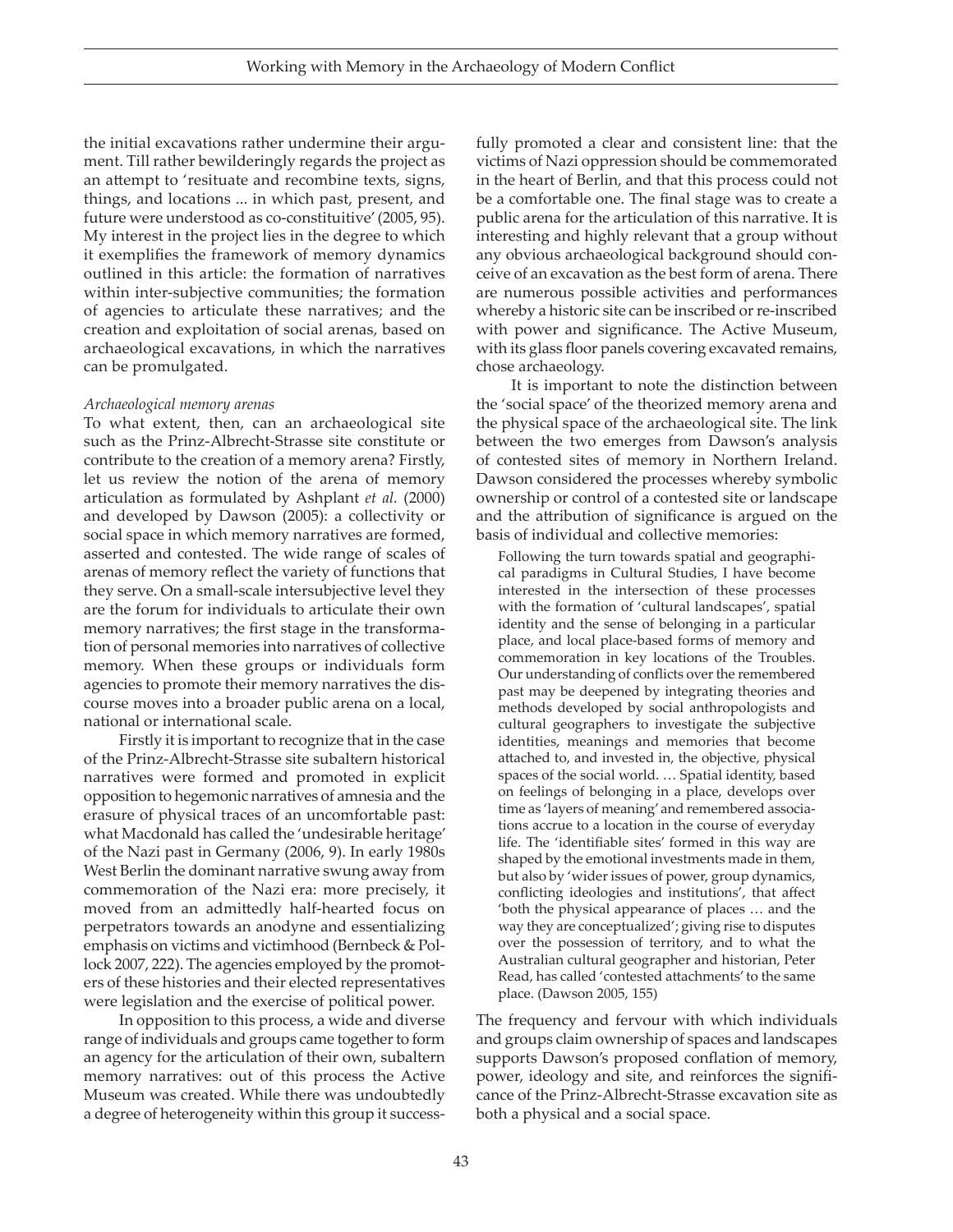#### *Points of correspondence and non-correspondence*

What is the impact of an archaeological intervention in cultural landscapes invested with meaning? What effect does this often destructive means of research have on the power relations and ideologies that underlie the commemorative practices and processes associated with the sites? In what ways does the archaeological site become a means to create meaning and symbolic capital within different mnemonic communities? To address these questions in more depth it is necessary to enumerate and discuss the points of correspondence between archaeological and mnemonic spaces, as well as the points of divergence and more generally the assumptions that underpin my model.

The most fundamental connection between archaeological sites and Dawson's sites of memory is their function as socio-political spaces within which knowledge is created and transmitted (Tilley 1989). As such they embody relations of production of knowledge that can be contested, manipulated and studied (Nora 1989; Yarrow 2006). Studies of spaces or sites of memory, particularly those that take an ethnographic approach, tend to focus on social dynamics and power relations within a clearly defined area or group (e.g. Cappelletto 2005). A number of studies in the nascent field of ethnographies of archaeology take a similar approach in examining the relations of power, personality and knowledge within archaeological projects (Edgeworth 2006; Breglia 2006). The conjunction of these approaches offers insights into the correspondences between mnemonic and archaeological social spaces, as well as possible methodologies for studying them in practice.

The inherent fluidity of the concept of spaces or arenas of memory, flitting between the physical and the socially constructed, allows a broader analysis of the archaeological site of memory intervention. Rather than crudely equating the performance of an excavation with, for example, a commemorative practice associated with a site or landscape of significance, this wider viewpoint recognizes the enduring significance of the archaeological project within the community or locale. As the Prinz-Albrecht-Strasse site demonstrated, a proposed or planned archaeological intervention is often itself an arena or catalyst for contestation; equally a closed excavation can be a focal point for processes of memory and commemoration focused on the site itself or the resulting archival, museum or educational resources (Rürup 1996).

Arenas of memory articulation function at a range of scales, as already noted, from the kinship group to the nation state and beyond. On a functional

level only the smaller end of this scale correspond to the spatial scales of archaeological sites: families, face to face communities and small- to medium-sized geographic communities. However, two important points emerge from this: firstly, these are the scales at which individual memories are expressed, discussed and forged into narratives of group remembrance. Secondly, the spectacular nature of the archaeological site can bring together people from a wider area than might normally interact, creating a novel intersubjective arena on an unusually large scale.

One of the more interesting if problematic characteristics that link arenas of memory with archaeological sites is mediation. Sites of socio-political significance are a very common theme in artistic and other cultural representations ranging from paintings and popular music to advertisements and propaganda (Samuel 1994). Similarly, for most people archaeology is experienced through the medium of television, newspapers and magazines rather than as a practice located solidly in their own environment (Moshenska 2006). However, for the communities around the contested conflict archaeological sites, mediation is unlikely to be an issue either in the formation of memory narratives or in their experiences of the archaeological process.

One of the key points of non-correspondence between archaeological arenas of memory and sites of memory is their origins or source. While sites of memory and arenas of memory articulation are very often spontaneous reactions to situated events, archaeological interventions are often imposed on communities with little or no consultation; the different sources of archaeological work are discussed below. Grass-roots archaeological projects on sites of memory remain rare, although the Prinz-Albrecht--Strasse excavation offers one example. In this respect the majority of archaeological interventions on sites of memory are expressions of the power of certain agencies of memory articulation such as social, cultural or political elites; in effect commemorative practices aimed at perpetuating hegemonic historical narratives.

The proposal that an archaeological site can function as an arena of memory articulation assumes a degree of popular engagement and involvement. In many respects this is a fairly safe assumption, as popular interest in and support of archaeology in general is high: the phenomenon of *archaeo-appeal* identified by Holtorf (2005) shows how cultural representations of archaeology both reflect and perpetuate this. However, on sites of contested or traumatic memory popular engagement cannot be guaranteed; although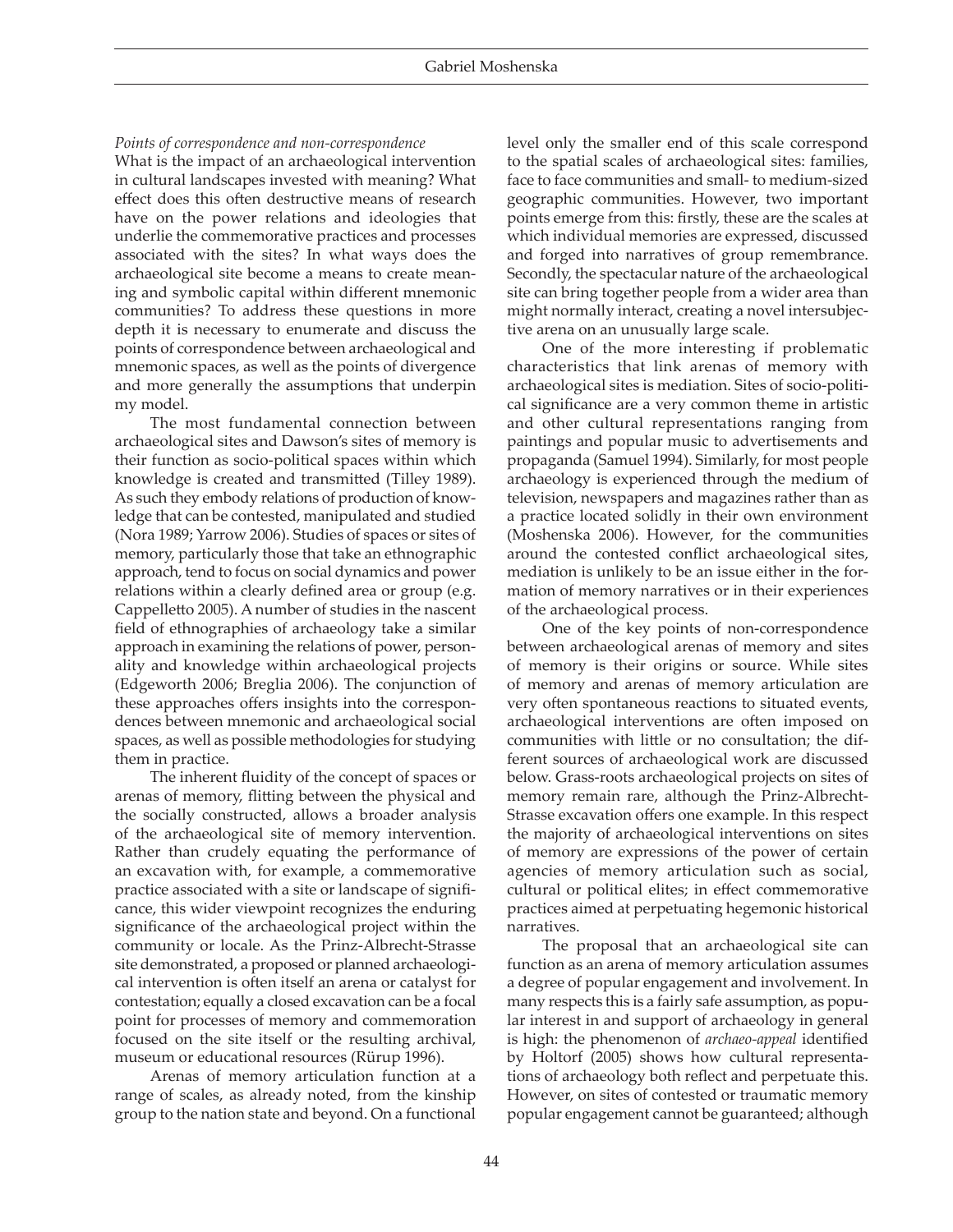it should be born in mind that violent opposition to the archaeological work is itself a revealing response. My own fieldwork to date has found an overwhelming interest in conflict archaeology even on sites of traumatic memory; it remains to be seen whether results will be consistently this encouraging.

One possible criticism or weakness of the model I have outlined is that the terms and concepts that I am working with, for example *site*, *archaeology*, *memory* and *significance* are too broad and inclusive, with little chance of drawing clear conclusions or faulting my initial assumptions. My general and uncontroversial hypothesis is that archaeological work on sites of recent conflicts will impact in some way on the mnemonic processes associated with those sites. I have suggested a framework for analysing the dynamics of this relationship, and the beginnings of a methodology, developed in more depth below. However it is vital that these basic premises be subject to continued critique, particularly as they include terms such as *archaeology* and *memory* that are frequently and unwisely used as metaphors, quite often together (cf. Holtorf 2005; Wallace 2004).

Another more valid criticism of this project is that archaeological interventions into sites of traumatic and contested memory may have extremely adverse results including causing distress to traumatized individuals or resurrecting inter- or intra-community conflicts. These factors are what makes it necessary to outline in detail a set of appropriate methodological, theoretical and ethical frameworks within which this work can take place (Moshenska 2008). This work *will* inspire anger and distress; it is up to the researchers to do so consciously and responsibly.

# *Public archaeologies of memory*

So far the archaeological half of the equation has remained conveniently vague; now it is time to ask: what kind of archaeological research environment does this model presuppose, what relation does it bear to reality and what are the main logistical and practical issues to be considered? In general, the public archaeology I am proposing is open, socially engaged, reflexive, spectacular and performative. Like a model I have outlined previously (Moshenska 2006), it is based on a conception of the archaeological site as a performance space as well as a research space, with archaeologists as actors and the public as an audience, actively engaged in the processes of knowledge creation (Tilley 1989). The performative aspect of archaeology is one that the Active Museum in Berlin grasped from the start. The key point that differentiates work on sites of recent conflicts from other public archaeology is the nature of its audience. In much of this work the audience are a primary resource, they form the social context within which the work takes place, and they frequently participate in the research process. Clearly the traditional distinctions between performers and audience cannot apply here.

A public archaeology based on these ideas is one that is consciously and proactively open and accessible to the public, that demonstrates the importance of the knowledge that local people bring to the site by making an effort to collect and study it, and reflects these values in the dissemination of information both during and after the fieldwork itself. While they vary considerably according to the scale of the project, the logistics and practicalities of such a system are daunting. The memory work is a central component of a public archaeological project of this kind: this can take a variety of forms including oral history interviews, coordinating public events of commemoration, studying the ways in which people who remember the conflict interact with the archaeological site, and transforming the memory narratives that are collected into educational resources.

The biggest problem with this proposed model is its almost total irrelevance to the vast majority of archaeological work that takes place. Up to this point I have focused my attention on the rare phenomenon of research-driven archaeological projects on sites of recent conflict, ignoring the fact that the vast majority of work on these sites is driven by rescue archaeology or resource management with little or no public involvement. This disconnection is a common problem in a great deal of public archaeology, and more generally within theoretical archaeology.

# *Agency and the archaeologists*

In recognizing that the various mnemonic communities will have different socio-political agendas to promote I do not wish to give the impression that the archaeologists and other researchers involved are or can be in any way neutral. The researchers have enormous power and control over which mnemonic narratives are articulated and which are not; there is a high likelihood that this power will either be misused or co-opted. For these reasons critical self-awareness is a crucial element of observer/participant research of this kind. In this context it is necessary to consider the best approaches to the research that, while recognizing the agency of the archaeologists, will produce interesting and valuable results without creating dangerous divisions and tensions within the communities in question.

Without a doubt the most interesting and subversive feature of these public archaeologies of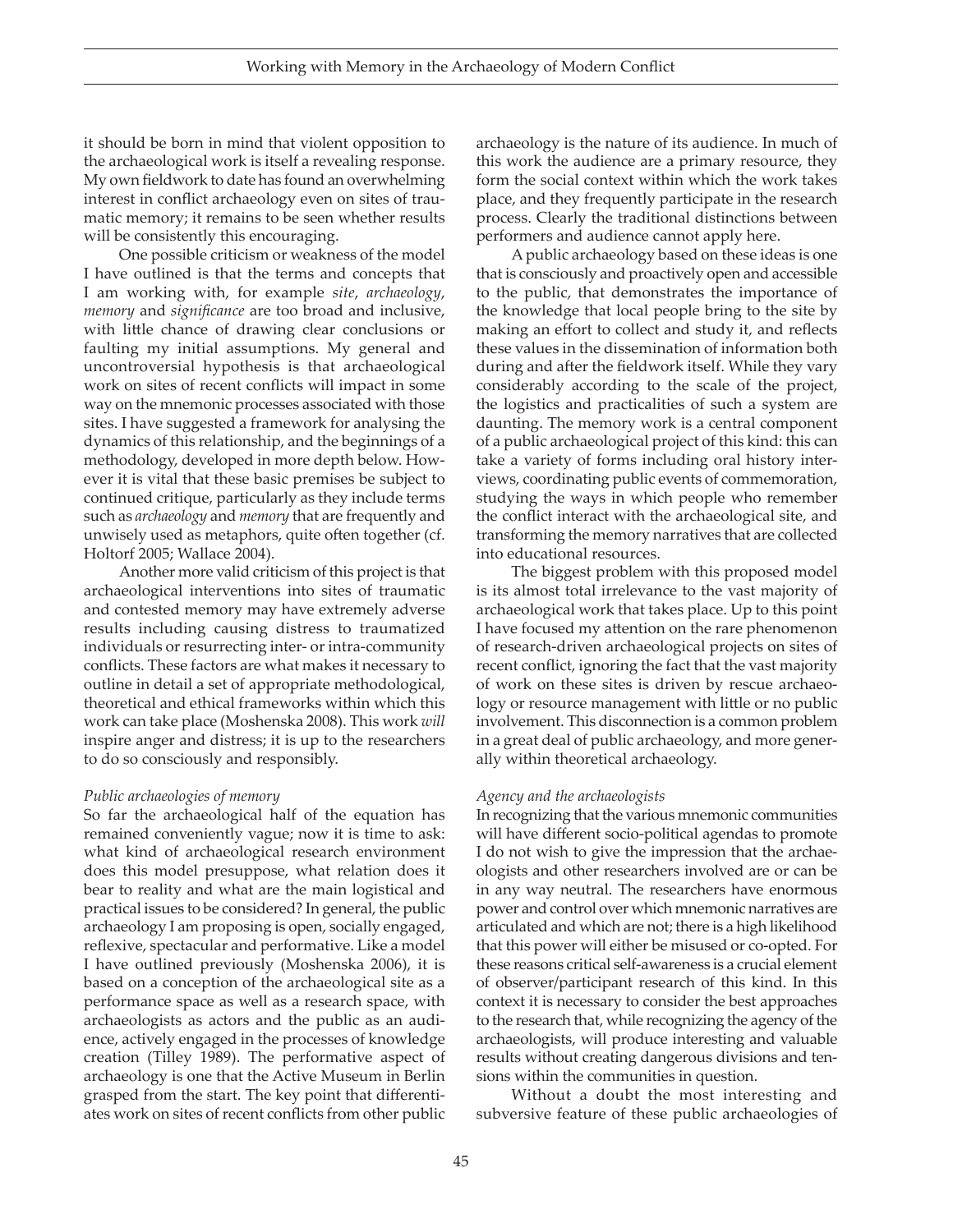conflict memory is their ability to subvert existing power relations, creating an environment of memory negotiation which, while far from egalitarian, is more open and democratic than most other forms. The greatest obstacle to this unrestricted poly-vocality is the often well-intentioned direct intervention of the archaeologists. I am under no illusions that the study of mnemonic processes through archaeological work on sites of recent conflict is anything other than controversial, extremely subjective, difficult to instigate and even harder to interpret. The aim of the researchers should therefore be to create an environment of research that is inclusive without being chaotic, open without being vulnerable to exploitation, accessible without becoming bland or simplistic, and interesting and enjoyable enough that people want to get involved.

# **Discussion**

In this article I have argued that archaeological approaches to contested conflict heritage are a mechanism whereby sites, artefacts and bodies can be made public, powerful and resonant. The case of the Prinz-Albrecht-Strasse site emphasizes the potential strengths of this approach, particularly for the promotion of subaltern or suppressed historical or mnemonic narratives.

The ideas that I have expounded and explored have their roots in fieldwork I carried out on two Second World War sites in London and Poland in 2003. In this work I encountered the combination of extraordinary material culture, first-hand memory narratives, and a keen public audience for archaeology that fired my interest in these peculiar encounters and my awareness of their potential power and significance. The affective power of these archaeological interventions into memory and the strength of the emotions that they drew out also made a strong impression, highlighting in particular the weaknesses and missed opportunities of a superficial understanding of conflict memory, trauma and contestation.

My aim in this work has been to develop an understanding and appreciation of memory work in the archaeology of recent and contemporary conflicts, and the impact that an archaeological perspective can have on the processes of memory. I have explored these ideas in two ways: firstly, by developing what I believe to be a sound model of memory dynamics on a realistic operational scale; and secondly by looking at the different ways in which archaeological work can interact with these processes. I have tried to emphasize

the importance and relevance of this work as a solid foundation in theory and proposed methodology for what I fully expect to be a difficult and controversial field of study.

The models of archaeological research I have advocated and explored in my case study are based on a particular model of public archaeology or more specifically community archaeology. This model, incorporating high levels of public involvement and interaction, popular publishing and other forms of communication, and an underlying principle of democratic openness and inclusivity is, I realize, a minority practice within archaeology. However I have been privileged to have worked in this context of community archaeology from my very first digs and to have carried it on in the fieldwork I now coordinate. Therefore what might appear to be a rather whimsical view of archaeological fieldwork is in fact the one which is most familiar to me and where my area of expertise lies (e.g. Moshenska 2007).

As well as providing conflict archaeology with a rigorous foundation in memory theory, this article aims to show some of the contributions that archaeology might make in return, including the idea of site-based research as a commemorative practice on sites of contested memory and a proactive, agent-led approach to arenas of memory articulation. I hope that these ideas that I have outlined will be of interest to researchers in other fields, leading to even more interesting interdisciplinary approaches to contested sites of war and conflict memory.

# **Acknowledgements**

An earlier version of this article was presented at the 2006 Contemporary and Historical Archaeology in Theory conference in Bristol. My thanks to Tim Schadla-Hall, Victor Buchli, John Schofield, Nick Saunders, Neil Faulkner, Layla Renshaw, Howard Williams, Adrian Myers, Martin Brown, Paola Filippucci, Alfredo González-Ruibal and Jon Price for stimulating discussions of conflict memory and commemoration. I am indebted to Chana Moshenska, Raf Salkie and the anonymous referees for extensive comments on earlier versions of the paper. This research was funded by the Arts and Humanities Research Council.

> *Gabriel Moshenska Institute of Archaeology University College London 31–34 Gordon Square London WC1H OPY UK Email: g.moshenska@ucl.ac.uk*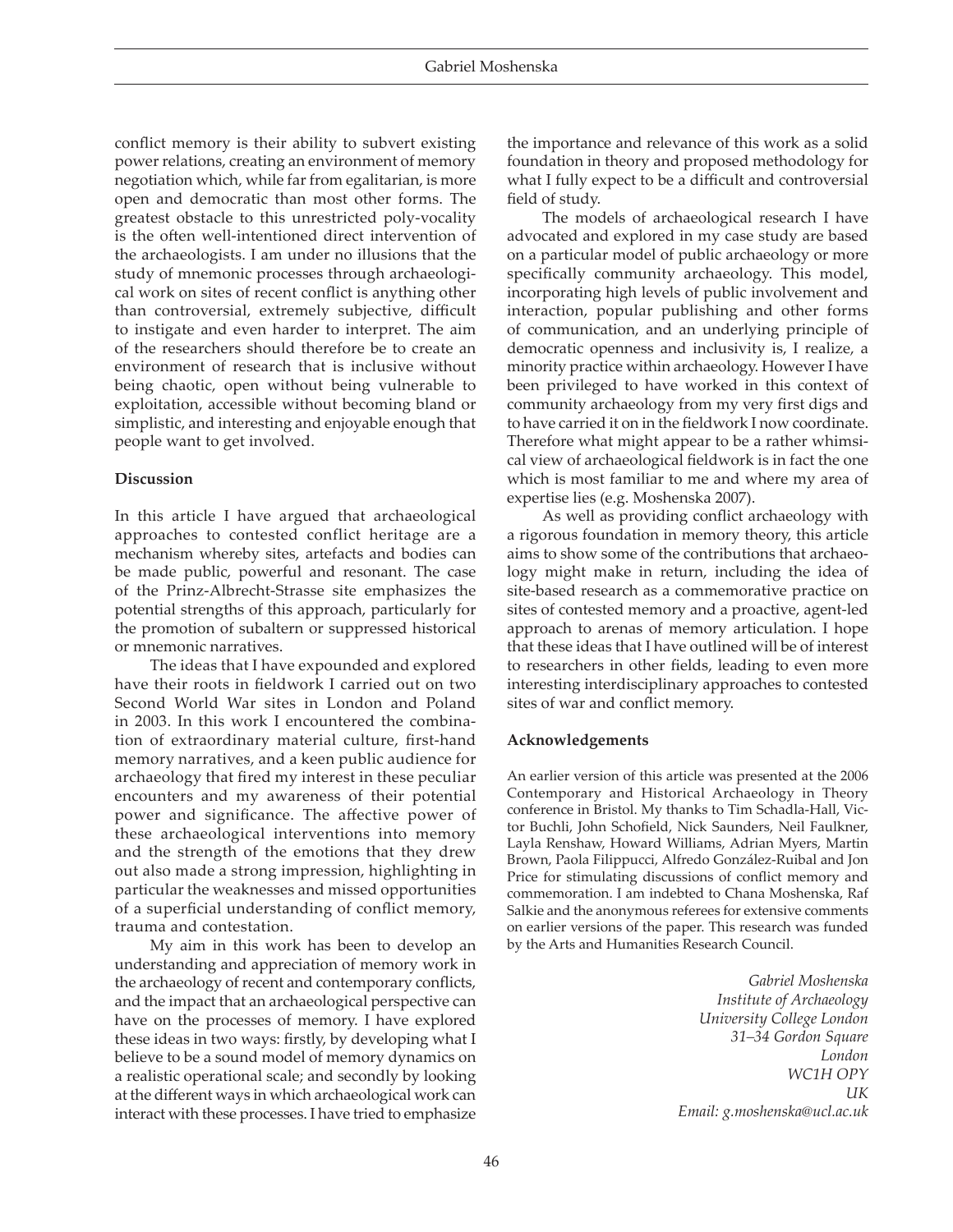#### **References**

- Ashplant, T.G., G. Dawson & M. Roper, 2000. The politics of war memory and commemoration: contexts, structures and dynamics, in *The Politics of War Memory and Commemoration*, eds. T.G. Ashplant, G. Dawson & M. Roper. London: Routledge, 3–85.
- Assman, J., 1995. Collective memory and cultural identity. *New German Critique* 65, 125–33.
- Baker, F., 1988. History that hurts: excavating 1933–1945. *Archaeological Review from Cambridge* 7(1), 93–109.
- Baker, F., 1990. Archaeology, Habermas and the pathologies of modernity, in *Writing the Past in the Present*, eds. F. Baker & J. Thomas. Lampeter: St David's University College, 54–62.
- Beck, C.M., J. Schofield & H. Drollinger, 2009. Archaeologists, activists, and a contemporary peace camp, in *Contemporary Archaeologies: Excavating Now*, eds. C. Holtorf & A. Piccini. Frankfurt am Main: Peter Lang, 95–111.
- Bergson, H., 1988. *Matter and Memory*. New York (NY): Zone Books.
- Bernbeck, R. & S. Pollock, 2007. Grabe, Wo Du Stehst! An archaeology of perpetrators, in *Archaeology and Capitalism: From Ethics to Politics*, eds. Y. Hamilakis & P. Duke. Walnut Creek (CA): Left Coast Press, 217–34.
- Black, J., 2004. Thanks for the memory: war memorials, spectatorship and the trajectories of commemoration 1919–2001, in *Matters of Conflict: Material Culture, Memory and the First World War*, ed. N.J. Saunders. London: Routledge, 134–48.
- Bourke, J., 2004. Introduction: 'remembering' war. *Journal of Contemporary History* 39(4), 473–85.
- Breglia, L., 2006. Complicit agendas: ethnography of archaeology as ethical research practice, in *Ethnographies of Archaeological Practice: Cultural Encounters, Material Transformations*, ed. M. Edgeworth. Lanham (MD): Altamira, 173–83.
- Cappelletto, F., 2005. Introduction, in *Memory and World War II: an Ethnographic Approach*, ed. F. Cappelletto. Oxford: Berg, 1–25.
- Carr, G., 2003. War, history and the education of (Canadian) memory, in *Contested Pasts: the Politics of Memory*, eds. K. Hodgkin & S. Radstone. London: Routledge, 57–78.
- Confino, A., 1997. Collective memory and cultural history: problems of method. *American Historical Review* 1386–403.
- Congram, D. & D.W. Steadman, 2008. Distinguished guests or agents of *ingérence*: foreign participation in Spanish Civil War grave excavations. *Complutum* 19, 161–73.
- Connerton, P., 1989. *How Societies Remember*. Cambridge: Cambridge University Press.
- Crossland, Z., 2000. Buried lives: forensic archaeology and the disappeared in Argentina. *Archaeological Dialogues*  3, 146–59.
- Crossland, Z., 2002. Violent spaces: conflict over the reappearance of Argentina's disappeared, in *Matériel Culture: the Archaeology of Twentieth Century Conflict*,

eds. J. Schofield, W.G. Johnson & C.M. Beck. London: Routledge, 115–31.

- Davis, M., 2005. Is Spain recovering its memory? Breaking the *Pacto del Olvido*. *Human Rights Quarterly* 27, 858–80.
- Dawson, G., 2005. Trauma, place and the politics of memory: Bloody Sunday, Derry, 1972–2004. *History Workshop Journal* 59, 151–78.
- Edgeworth, M., 2006. Multiple origins, development and potential of ethnographies of archaeology, in *Ethnographies of Archaeological Practice: Cultural Encounters, Material Transformations*, ed. M. Edgeworth. Lanham (MD): Altamira, 1–19.
- Edkins, J., 2003. *Trauma and the Memory of Politics.* Cambridge: Cambridge University Press.
- Fentress, J. & C. Wickham, 1992. *Social Memory.* Oxford: Blackwell.
- Fraser, A.H. & M. Brown, 2007. Mud, blood and missing men: excavations at Serre, Somme, France. *Journal of Conflict Archaeology* 3, 147–71.
- Gedi, N. & Y. Elam, 1996. Collective memory what is it? *History and Memory* 8(1), 30–50.
- Gieryn, T.F., 1998. Balancing acts: science, *Enola Gay* and history wars at the Smithsonian, in *The Politics of Display: Museums, Science, Culture*, ed. S. Macdonald. London: Routledge, 197–228.
- González-Ruibal, A., 2007. Making things public: archaeologies of the Spanish Civil War. *Public Archaeology* 6, 203–26.
- Green, A., 2004. Individual remembering and 'collective memory': theoretical presuppositions and contemporary debates. *Oral History* 35, 35–44.
- Halbwachs, M., 1992. *On Collective Memory.* Chicago (IL): University of Chicago Press.
- Hodgkin, K. & S. Radstone (eds.), 2003. *Contested Pasts: the Politics of Memory*. London: Routledge.
- Hodgkin, K. & S. Radstone, 2005. Rethinking memory: introduction. *History Workshop Journal* 59, 129–33.
- Hogan, M.J., 1996. The Enola Gay controversy: history, memory and the politics of presentation, in *Hiroshima in History and Memory*, ed. M.J. Hogan. Cambridge: Cambridge University Press, 200–232.
- Holtorf, C., 2005. *From Stonehenge to Las Vegas: Archaeology as Popular Culture*. Lanham (MD): Altamira.
- Huyssen, A., 1995. *Twilight Memories: Marking Time in a Culture of Amnesia*. London: Routledge.
- Kansteiner, W., 2002. Finding meaning in memory: a methodological critique of collective memory studies. *History and Theory* 41(2), 179–97.
- Klein, K.L., 2000. On the emergence of *memory* in historical discourse. *Representations* 69, 127–49.
- Macdonald, S., 2006. Undesirable heritage: fascist material culture and historical consciousness at Nuremberg. *International Journal of Heritage Studies* 12(1), 9–28.
- McAtackney, L. & M. Palus, 2007. Introduction, in *Contemporary and Historical Archaeology in Theory: Papers from the 2003 and 2004 CHAT Conferences*, eds. L. McAtackney, M. Palus & A. Piccini. Oxford: Archaeopress, 5–9.
- Moriarty, C., 1995. The absent dead and figurative First